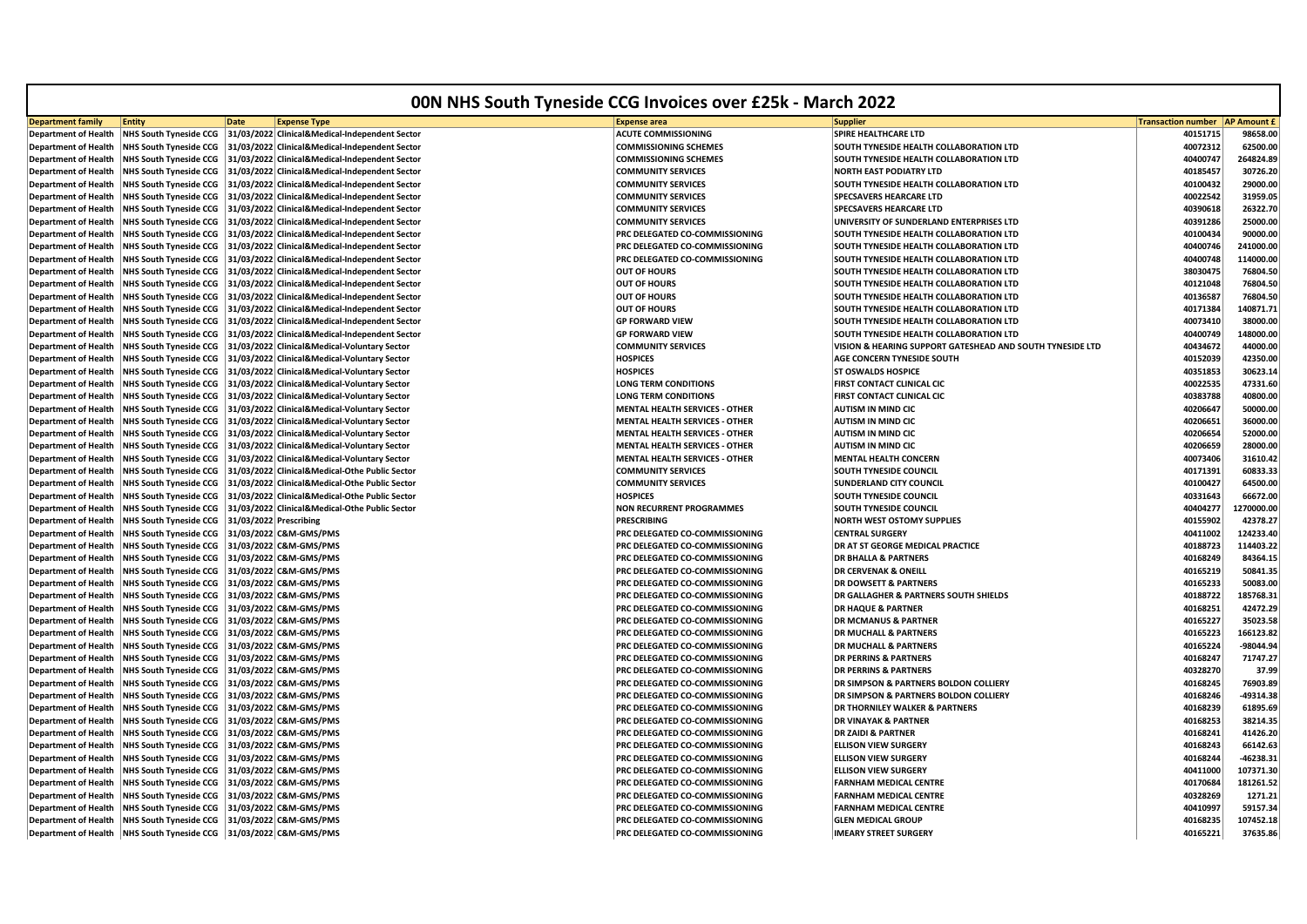| <b>Transaction number</b><br><b>AP Amount £</b><br><b>Entity</b><br><b>Date</b><br><b>Expense Type</b><br><b>Expense area</b><br><b>Supplier</b><br><b>NHS South Tyneside CCG</b><br>31/03/2022 C&M-GMS/PMS<br>PRC DELEGATED CO-COMMISSIONING<br>INTRAHEALTH LTD<br>40411007<br>161766.92<br><b>NHS South Tyneside CCG</b><br>31/03/2022 C&M-GMS/PMS<br>PRC DELEGATED CO-COMMISSIONING<br><b>MARSDEN ROAD HEALTH CENTRE</b><br>40410998<br>31/03/2022 C&M-GMS/PMS<br>40165225<br><b>NHS South Tyneside CCG</b><br>PRC DELEGATED CO-COMMISSIONING<br><b>MAYFIELD MEDICAL GROUP</b><br>31/03/2022 C&M-GMS/PMS<br>PRC DELEGATED CO-COMMISSIONING<br><b>RAVENSWORTH SURGERY</b><br>40165229<br>63814.17<br><b>NHS South Tyneside CCG</b><br><b>Department of Health</b><br><b>NHS South Tyneside CCG</b><br>31/03/2022 C&M-GMS/PMS<br>PRC DELEGATED CO-COMMISSIONING<br>TALBOT MEDICAL CENTRE<br>40170682<br>79889.48<br>58222.57<br><b>Department of Health</b><br><b>NHS South Tyneside CCG</b><br>31/03/2022 C&M-GMS/PMS<br>PRC DELEGATED CO-COMMISSIONING<br>WEST VIEW SURGERY SOUTH SHIELDS<br>40411004<br><b>NHS South Tyneside CCG</b><br>31/03/2022 C&M-GMS PCN DES Participation<br><b>DR BHALLA &amp; PARTNERS</b><br>40168249<br>1210.10<br>PRC DELEGATED CO-COMMISSIONING<br>31/03/2022 C&M-GMS PCN DES Participation<br><b>DR CERVENAK &amp; ONEILL</b><br>40165219<br>844.07<br><b>NHS South Tyneside CCG</b><br>PRC DELEGATED CO-COMMISSIONING<br>40165233<br><b>NHS South Tyneside CCG</b><br>31/03/2022 C&M-GMS PCN DES Participation<br>PRC DELEGATED CO-COMMISSIONING<br><b>DR DOWSETT &amp; PARTNERS</b><br>873.06<br><b>NHS South Tyneside CCG</b><br>31/03/2022 C&M-GMS PCN DES Participation<br>PRC DELEGATED CO-COMMISSIONING<br>DR GALLAGHER & PARTNERS SOUTH SHIELDS<br>40188722<br>3085.21<br><b>Department of Health</b><br><b>NHS South Tyneside CCG</b><br>31/03/2022 C&M-GMS PCN DES Participation<br>PRC DELEGATED CO-COMMISSIONING<br><b>DR HAQUE &amp; PARTNER</b><br>40168251<br><b>NHS South Tyneside CCG</b><br>31/03/2022 C&M-GMS PCN DES Participation<br>PRC DELEGATED CO-COMMISSIONING<br><b>DR MCMANUS &amp; PARTNER</b><br>40165227<br>40165223<br><b>NHS South Tyneside CCG</b><br>31/03/2022 C&M-GMS PCN DES Participation<br>PRC DELEGATED CO-COMMISSIONING<br><b>DR MUCHALL &amp; PARTNERS</b><br><b>Department of Health</b><br><b>NHS South Tyneside CCG</b><br>31/03/2022 C&M-GMS PCN DES Participation<br>PRC DELEGATED CO-COMMISSIONING<br><b>DR PERRINS &amp; PARTNERS</b><br>40168247<br>1039.62<br><b>NHS South Tyneside CCG</b><br>31/03/2022 C&M-GMS PCN DES Participation<br>PRC DELEGATED CO-COMMISSIONING<br>DR THORNILEY WALKER & PARTNERS<br>40168239<br>992.90<br><b>Department of Health</b><br>40168253<br><b>Department of Health</b><br><b>NHS South Tyneside CCG</b><br>31/03/2022 C&M-GMS PCN DES Participation<br>PRC DELEGATED CO-COMMISSIONING<br>DR VINAYAK & PARTNER<br>597.16<br>31/03/2022 C&M-GMS PCN DES Participation<br><b>Department of Health</b><br><b>NHS South Tyneside CCG</b><br>PRC DELEGATED CO-COMMISSIONING<br><b>DR ZAIDI &amp; PARTNER</b><br>40168241<br>724.26<br>40168243<br>1050.97<br><b>Department of Health</b><br><b>NHS South Tyneside CCG</b><br>31/03/2022 C&M-GMS PCN DES Participation<br>PRC DELEGATED CO-COMMISSIONING<br><b>ELLISON VIEW SURGERY</b><br>PRC DELEGATED CO-COMMISSIONING<br><b>FARNHAM MEDICAL CENTRE</b><br>40170684<br>2720.08<br><b>NHS South Tyneside CCG</b><br>31/03/2022 C&M-GMS PCN DES Participation<br><b>Department of Health</b><br>31/03/2022 C&M-GMS PCN DES Participation<br>40168235<br>1678.37<br><b>NHS South Tyneside CCG</b><br>PRC DELEGATED CO-COMMISSIONING<br><b>GLEN MEDICAL GROUP</b><br><b>Department of Health</b><br>40165221<br><b>Department of Health</b><br><b>NHS South Tyneside CCG</b><br>31/03/2022 C&M-GMS PCN DES Participation<br>PRC DELEGATED CO-COMMISSIONING<br><b>IMEARY STREET SURGERY</b><br>592.94<br>40165225<br>1540.82<br><b>Department of Health</b><br><b>NHS South Tyneside CCG</b><br>31/03/2022 C&M-GMS PCN DES Participation<br>PRC DELEGATED CO-COMMISSIONING<br><b>MAYFIELD MEDICAL GROUP</b><br><b>NHS South Tyneside CCG</b><br>31/03/2022 C&M-GMS PCN DES Participation<br>PRC DELEGATED CO-COMMISSIONING<br><b>RAVENSWORTH SURGERY</b><br>40165229<br>993.87<br><b>Department of Health</b><br><b>NHS South Tyneside CCG</b><br>31/03/2022 C&M-GMS PCN DES Participation<br>PRC DELEGATED CO-COMMISSIONING<br>TALBOT MEDICAL CENTRE<br>40170682<br>1298.11<br><b>Department of Health</b><br>324.05<br><b>Department of Health</b><br><b>NHS South Tyneside CCG</b><br>31/03/2022 C&M-GMS LONG COVID ES<br>PRC DELEGATED CO-COMMISSIONING<br><b>DR BHALLA &amp; PARTNERS</b><br>40168249<br>31/03/2022 C&M-GMS LONG COVID ES<br>40165233<br>202.03<br><b>Department of Health</b><br><b>NHS South Tyneside CCG</b><br>PRC DELEGATED CO-COMMISSIONING<br><b>DR DOWSETT &amp; PARTNERS</b><br>40188722<br><b>Department of Health</b><br><b>NHS South Tyneside CCG</b><br>31/03/2022 C&M-GMS LONG COVID ES<br>PRC DELEGATED CO-COMMISSIONING<br>DR GALLAGHER & PARTNERS SOUTH SHIELDS<br>825.31<br><b>NHS South Tyneside CCG</b><br>31/03/2022 C&M-GMS LONG COVID ES<br>PRC DELEGATED CO-COMMISSIONING<br><b>DR MCMANUS &amp; PARTNER</b><br>40165227<br>124.70<br><b>Department of Health</b><br><b>NHS South Tyneside CCG</b><br>31/03/2022 C&M-GMS LONG COVID ES<br>40165223<br>571.22<br><b>Department of Health</b><br>PRC DELEGATED CO-COMMISSIONING<br><b>DR MUCHALL &amp; PARTNERS</b><br><b>NHS South Tyneside CCG</b><br>31/03/2022 C&M-GMS LONG COVID ES<br><b>DR PERRINS &amp; PARTNERS</b><br>40168247<br>267.08<br><b>Department of Health</b><br>PRC DELEGATED CO-COMMISSIONING<br><b>Department of Health</b><br><b>NHS South Tyneside CCG</b><br>31/03/2022 C&M-GMS LONG COVID ES<br>PRC DELEGATED CO-COMMISSIONING<br><b>DR THORNILEY WALKER &amp; PARTNERS</b><br>40168239<br>268.73<br>40168253<br><b>Department of Health</b><br><b>NHS South Tyneside CCG</b><br>31/03/2022 C&M-GMS LONG COVID ES<br>PRC DELEGATED CO-COMMISSIONING<br><b>DR VINAYAK &amp; PARTNER</b><br>145.10<br>31/03/2022 C&M-GMS LONG COVID ES<br><b>DR ZAIDI &amp; PARTNER</b><br>40168241<br>167.86<br><b>Department of Health</b><br><b>NHS South Tyneside CCG</b><br>PRC DELEGATED CO-COMMISSIONING<br><b>Department of Health</b><br><b>NHS South Tyneside CCG</b><br>31/03/2022 C&M-GMS LONG COVID ES<br>PRC DELEGATED CO-COMMISSIONING<br><b>ELLISON VIEW SURGERY</b><br>40168243<br>265.97<br><b>Department of Health</b><br><b>NHS South Tyneside CCG</b><br>31/03/2022 C&M-GMS LONG COVID ES<br>PRC DELEGATED CO-COMMISSIONING<br><b>FARNHAM MEDICAL CENTRE</b><br>40170684<br>713.27<br><b>NHS South Tyneside CCG</b><br>31/03/2022 C&M-GMS LONG COVID ES<br>PRC DELEGATED CO-COMMISSIONING<br>40168235<br>431.31<br><b>Department of Health</b><br><b>GLEN MEDICAL GROUP</b><br>31/03/2022 C&M-GMS LONG COVID ES<br>PRC DELEGATED CO-COMMISSIONING<br><b>IMEARY STREET SURGERY</b><br>40165221<br>148.48<br><b>Department of Health</b><br><b>NHS South Tyneside CCG</b><br>40165225<br>385.55<br><b>NHS South Tyneside CCG</b><br>31/03/2022 C&M-GMS LONG COVID ES<br>PRC DELEGATED CO-COMMISSIONING<br><b>Department of Health</b><br><b>MAYFIELD MEDICAL GROUP</b><br>31/03/2022 C&M-GMS LONG COVID ES<br>PRC DELEGATED CO-COMMISSIONING<br><b>RAVENSWORTH SURGERY</b><br>40165229<br>240.94<br><b>Department of Health</b><br><b>NHS South Tyneside CCG</b><br><b>NHS South Tyneside CCG</b><br>31/03/2022 C&M-GMS LONG COVID ES<br>PRC DELEGATED CO-COMMISSIONING<br>40170682<br>324.38<br><b>Department of Health</b><br><b>TALBOT MEDICAL CENTRE</b><br>40188722<br>6441.31<br><b>Department of Health</b><br><b>NHS South Tyneside CCG</b><br>31/03/2022 C&M- PCN DES CARE COORDINATOR<br>PRC DELEGATED CO-COMMISSIONING<br>DR GALLAGHER & PARTNERS SOUTH SHIELDS<br>40168247<br>6963.47<br><b>Department of Health</b><br><b>NHS South Tyneside CCG</b><br>31/03/2022 C&M- PCN DES CARE COORDINATOR<br>PRC DELEGATED CO-COMMISSIONING<br><b>DR PERRINS &amp; PARTNERS</b><br><b>NHS South Tyneside CCG</b><br>31/03/2022 C&M- PCN DES CARE COORDINATOR<br><b>DR PERRINS &amp; PARTNERS</b><br>40328270<br>6963.47<br><b>Department of Health</b><br>PRC DELEGATED CO-COMMISSIONING<br><b>Department of Health</b><br><b>NHS South Tyneside CCG</b><br>31/03/2022 C&M- PCN DES CARE COORDINATOR<br>PRC DELEGATED CO-COMMISSIONING<br><b>ELLISON VIEW SURGERY</b><br>40168243<br>5019.60<br>5875.00<br><b>Department of Health</b><br><b>NHS South Tyneside CCG</b><br>31/03/2022 C&M-GMS PCN DES Clin Pharmacist<br>PRC DELEGATED CO-COMMISSIONING<br>DR GALLAGHER & PARTNERS SOUTH SHIELDS<br>40188722<br>31/03/2022 C&M-GMS PCN DES Clin Pharmacist<br>8136.15<br><b>Department of Health</b><br><b>NHS South Tyneside CCG</b><br>PRC DELEGATED CO-COMMISSIONING<br><b>DR PERRINS &amp; PARTNERS</b><br>40168247<br>40328270<br><b>NHS South Tyneside CCG</b><br>31/03/2022 C&M-GMS PCN DES Clin Pharmacist<br>PRC DELEGATED CO-COMMISSIONING<br><b>DR PERRINS &amp; PARTNERS</b><br>8136.15<br><b>Department of Health</b><br>40168243<br>7857.79<br><b>Department of Health</b><br><b>NHS South Tyneside CCG</b><br>31/03/2022 C&M-GMS PCN DES Clin Pharmacist<br>PRC DELEGATED CO-COMMISSIONING<br><b>ELLISON VIEW SURGERY</b><br>31/03/2022 C&M-GMS PCN DES Clinical Director<br>PRC DELEGATED CO-COMMISSIONING<br>DR GALLAGHER & PARTNERS SOUTH SHIELDS<br>40188722<br>3508.73<br><b>Department of Health</b><br><b>NHS South Tyneside CCG</b><br>3279.73<br><b>Department of Health</b><br><b>NHS South Tyneside CCG</b><br>31/03/2022 C&M-GMS PCN DES Clinical Director<br>PRC DELEGATED CO-COMMISSIONING<br><b>DR PERRINS &amp; PARTNERS</b><br>40168247<br><b>Department of Health</b><br><b>NHS South Tyneside CCG</b><br>31/03/2022 C&M-GMS PCN DES Clinical Director<br>PRC DELEGATED CO-COMMISSIONING<br><b>ELLISON VIEW SURGERY</b><br>40168243<br>31/03/2022 C&M-GMS PCN DES PCN support<br><b>LOCAL ENHANCED SERVICES</b><br>DR GALLAGHER & PARTNERS SOUTH SHIELDS<br>40188722<br>7149.75<br><b>NHS South Tyneside CCG</b><br><b>NHS South Tyneside CCG</b><br>31/03/2022 C&M-GMS PCN DES PCN support<br><b>LOCAL ENHANCED SERVICES</b><br><b>DR PERRINS &amp; PARTNERS</b><br>40168247<br>6683.13<br>5953.88<br><b>Department of Health</b><br><b>NHS South Tyneside CCG</b><br>31/03/2022 C&M-GMS PCN DES PCN support<br><b>LOCAL ENHANCED SERVICES</b><br><b>ELLISON VIEW SURGERY</b><br>40168243<br>31/03/2022 C&M-GMS PCN DES Physiotherapist<br><b>Department of Health</b><br>NHS South Tyneside CCG<br>PRC DELEGATED CO-COMMISSIONING<br>DR GALLAGHER & PARTNERS SOUTH SHIELDS<br>40188722<br>31/03/2022 C&M-GMS PCN DES Physiotherapist<br><b>NHS South Tyneside CCG</b><br>PRC DELEGATED CO-COMMISSIONING<br><b>DR PERRINS &amp; PARTNERS</b><br>40168247<br>4134.89<br>Department of Health   NHS South Tyneside CCG   31/03/2022   C&M-GMS PCN DES Physiotherapist<br><b>DR PERRINS &amp; PARTNERS</b><br>40328270<br><b>PRC DELEGATED CO-COMMISSIONING</b><br>4134.89 |                             | <b>00N NHS South Tyneside CCG Invoices over £25k - March 2022</b> |  |  |  |  |           |  |  |
|----------------------------------------------------------------------------------------------------------------------------------------------------------------------------------------------------------------------------------------------------------------------------------------------------------------------------------------------------------------------------------------------------------------------------------------------------------------------------------------------------------------------------------------------------------------------------------------------------------------------------------------------------------------------------------------------------------------------------------------------------------------------------------------------------------------------------------------------------------------------------------------------------------------------------------------------------------------------------------------------------------------------------------------------------------------------------------------------------------------------------------------------------------------------------------------------------------------------------------------------------------------------------------------------------------------------------------------------------------------------------------------------------------------------------------------------------------------------------------------------------------------------------------------------------------------------------------------------------------------------------------------------------------------------------------------------------------------------------------------------------------------------------------------------------------------------------------------------------------------------------------------------------------------------------------------------------------------------------------------------------------------------------------------------------------------------------------------------------------------------------------------------------------------------------------------------------------------------------------------------------------------------------------------------------------------------------------------------------------------------------------------------------------------------------------------------------------------------------------------------------------------------------------------------------------------------------------------------------------------------------------------------------------------------------------------------------------------------------------------------------------------------------------------------------------------------------------------------------------------------------------------------------------------------------------------------------------------------------------------------------------------------------------------------------------------------------------------------------------------------------------------------------------------------------------------------------------------------------------------------------------------------------------------------------------------------------------------------------------------------------------------------------------------------------------------------------------------------------------------------------------------------------------------------------------------------------------------------------------------------------------------------------------------------------------------------------------------------------------------------------------------------------------------------------------------------------------------------------------------------------------------------------------------------------------------------------------------------------------------------------------------------------------------------------------------------------------------------------------------------------------------------------------------------------------------------------------------------------------------------------------------------------------------------------------------------------------------------------------------------------------------------------------------------------------------------------------------------------------------------------------------------------------------------------------------------------------------------------------------------------------------------------------------------------------------------------------------------------------------------------------------------------------------------------------------------------------------------------------------------------------------------------------------------------------------------------------------------------------------------------------------------------------------------------------------------------------------------------------------------------------------------------------------------------------------------------------------------------------------------------------------------------------------------------------------------------------------------------------------------------------------------------------------------------------------------------------------------------------------------------------------------------------------------------------------------------------------------------------------------------------------------------------------------------------------------------------------------------------------------------------------------------------------------------------------------------------------------------------------------------------------------------------------------------------------------------------------------------------------------------------------------------------------------------------------------------------------------------------------------------------------------------------------------------------------------------------------------------------------------------------------------------------------------------------------------------------------------------------------------------------------------------------------------------------------------------------------------------------------------------------------------------------------------------------------------------------------------------------------------------------------------------------------------------------------------------------------------------------------------------------------------------------------------------------------------------------------------------------------------------------------------------------------------------------------------------------------------------------------------------------------------------------------------------------------------------------------------------------------------------------------------------------------------------------------------------------------------------------------------------------------------------------------------------------------------------------------------------------------------------------------------------------------------------------------------------------------------------------------------------------------------------------------------------------------------------------------------------------------------------------------------------------------------------------------------------------------------------------------------------------------------------------------------------------------------------------------------------------------------------------------------------------------------------------------------------------------------------------------------------------------------------------------------------------------------------------------------------------------------------------------------------------------------------------------------------------------------------------------------------------------------------------------------------------------------------------------------------------------------------------------------------------------------------------------------------------------------------------------------------------------------------------------------------------------------------------------------------------------------------------------------------------------------------------------------------------------------------------------------------------------------------------------------------------------------------------------------------------------------------------------------------------------------------------------------------------------------------------------------------------------------------------------------------------------------------------------------------------------------------------------------------------------------------------------------------------------------------------------------------------------------------------------------------------------------------------------------------------------------------------------------------------------------------------------------------------------------------------------------------------------------------------------------------------------------------------------------------------------------------------------------------------------------------------------------------------------------------------------------------------------------------------------------------------------------------------------------------------------------------------------------------------------------------------------------------------------------------------------------------------------------------------------------------------------------------------------------------------------------------------------------------------------------------------------------------------------------------------------------------------------------------------------------------------------------------------------------------------------------------------------------------------------------------------------------------------------------------------------------------------------------------------------------------------------------------------------------------------------------------------------------------------------------------------------------------------------------------------------------------------------------------------------------------------------------------------------------------------------------------------------------------------------------------------------------------------------------------------------------------------------------------------------------------------------------------------------------------------------------------------------------------------------------------------------------------------|-----------------------------|-------------------------------------------------------------------|--|--|--|--|-----------|--|--|
|                                                                                                                                                                                                                                                                                                                                                                                                                                                                                                                                                                                                                                                                                                                                                                                                                                                                                                                                                                                                                                                                                                                                                                                                                                                                                                                                                                                                                                                                                                                                                                                                                                                                                                                                                                                                                                                                                                                                                                                                                                                                                                                                                                                                                                                                                                                                                                                                                                                                                                                                                                                                                                                                                                                                                                                                                                                                                                                                                                                                                                                                                                                                                                                                                                                                                                                                                                                                                                                                                                                                                                                                                                                                                                                                                                                                                                                                                                                                                                                                                                                                                                                                                                                                                                                                                                                                                                                                                                                                                                                                                                                                                                                                                                                                                                                                                                                                                                                                                                                                                                                                                                                                                                                                                                                                                                                                                                                                                                                                                                                                                                                                                                                                                                                                                                                                                                                                                                                                                                                                                                                                                                                                                                                                                                                                                                                                                                                                                                                                                                                                                                                                                                                                                                                                                                                                                                                                                                                                                                                                                                                                                                                                                                                                                                                                                                                                                                                                                                                                                                                                                                                                                                                                                                                                                                                                                                                                                                                                                                                                                                                                                                                                                                                                                                                                                                                                                                                                                                                                                                                                                                                                                                                                                                                                                                                                                                                                                                                                                                                                                                                                                                                                                                                                                                                                                                                                                                                                                                                                                                                                                                                                                                                                                                                                                                                                                                                                                                                                                                                                                                                                                                                                                                                                                                                                                                                                                                                                                                                                                                                                                                                                                                                                                                                                                                                                                                                                                                                                                                                                                                                                                                                                                                                                          | <b>Department family</b>    |                                                                   |  |  |  |  |           |  |  |
|                                                                                                                                                                                                                                                                                                                                                                                                                                                                                                                                                                                                                                                                                                                                                                                                                                                                                                                                                                                                                                                                                                                                                                                                                                                                                                                                                                                                                                                                                                                                                                                                                                                                                                                                                                                                                                                                                                                                                                                                                                                                                                                                                                                                                                                                                                                                                                                                                                                                                                                                                                                                                                                                                                                                                                                                                                                                                                                                                                                                                                                                                                                                                                                                                                                                                                                                                                                                                                                                                                                                                                                                                                                                                                                                                                                                                                                                                                                                                                                                                                                                                                                                                                                                                                                                                                                                                                                                                                                                                                                                                                                                                                                                                                                                                                                                                                                                                                                                                                                                                                                                                                                                                                                                                                                                                                                                                                                                                                                                                                                                                                                                                                                                                                                                                                                                                                                                                                                                                                                                                                                                                                                                                                                                                                                                                                                                                                                                                                                                                                                                                                                                                                                                                                                                                                                                                                                                                                                                                                                                                                                                                                                                                                                                                                                                                                                                                                                                                                                                                                                                                                                                                                                                                                                                                                                                                                                                                                                                                                                                                                                                                                                                                                                                                                                                                                                                                                                                                                                                                                                                                                                                                                                                                                                                                                                                                                                                                                                                                                                                                                                                                                                                                                                                                                                                                                                                                                                                                                                                                                                                                                                                                                                                                                                                                                                                                                                                                                                                                                                                                                                                                                                                                                                                                                                                                                                                                                                                                                                                                                                                                                                                                                                                                                                                                                                                                                                                                                                                                                                                                                                                                                                                                                                                          | <b>Department of Health</b> |                                                                   |  |  |  |  |           |  |  |
|                                                                                                                                                                                                                                                                                                                                                                                                                                                                                                                                                                                                                                                                                                                                                                                                                                                                                                                                                                                                                                                                                                                                                                                                                                                                                                                                                                                                                                                                                                                                                                                                                                                                                                                                                                                                                                                                                                                                                                                                                                                                                                                                                                                                                                                                                                                                                                                                                                                                                                                                                                                                                                                                                                                                                                                                                                                                                                                                                                                                                                                                                                                                                                                                                                                                                                                                                                                                                                                                                                                                                                                                                                                                                                                                                                                                                                                                                                                                                                                                                                                                                                                                                                                                                                                                                                                                                                                                                                                                                                                                                                                                                                                                                                                                                                                                                                                                                                                                                                                                                                                                                                                                                                                                                                                                                                                                                                                                                                                                                                                                                                                                                                                                                                                                                                                                                                                                                                                                                                                                                                                                                                                                                                                                                                                                                                                                                                                                                                                                                                                                                                                                                                                                                                                                                                                                                                                                                                                                                                                                                                                                                                                                                                                                                                                                                                                                                                                                                                                                                                                                                                                                                                                                                                                                                                                                                                                                                                                                                                                                                                                                                                                                                                                                                                                                                                                                                                                                                                                                                                                                                                                                                                                                                                                                                                                                                                                                                                                                                                                                                                                                                                                                                                                                                                                                                                                                                                                                                                                                                                                                                                                                                                                                                                                                                                                                                                                                                                                                                                                                                                                                                                                                                                                                                                                                                                                                                                                                                                                                                                                                                                                                                                                                                                                                                                                                                                                                                                                                                                                                                                                                                                                                                                                                          | <b>Department of Health</b> |                                                                   |  |  |  |  | 191252.56 |  |  |
|                                                                                                                                                                                                                                                                                                                                                                                                                                                                                                                                                                                                                                                                                                                                                                                                                                                                                                                                                                                                                                                                                                                                                                                                                                                                                                                                                                                                                                                                                                                                                                                                                                                                                                                                                                                                                                                                                                                                                                                                                                                                                                                                                                                                                                                                                                                                                                                                                                                                                                                                                                                                                                                                                                                                                                                                                                                                                                                                                                                                                                                                                                                                                                                                                                                                                                                                                                                                                                                                                                                                                                                                                                                                                                                                                                                                                                                                                                                                                                                                                                                                                                                                                                                                                                                                                                                                                                                                                                                                                                                                                                                                                                                                                                                                                                                                                                                                                                                                                                                                                                                                                                                                                                                                                                                                                                                                                                                                                                                                                                                                                                                                                                                                                                                                                                                                                                                                                                                                                                                                                                                                                                                                                                                                                                                                                                                                                                                                                                                                                                                                                                                                                                                                                                                                                                                                                                                                                                                                                                                                                                                                                                                                                                                                                                                                                                                                                                                                                                                                                                                                                                                                                                                                                                                                                                                                                                                                                                                                                                                                                                                                                                                                                                                                                                                                                                                                                                                                                                                                                                                                                                                                                                                                                                                                                                                                                                                                                                                                                                                                                                                                                                                                                                                                                                                                                                                                                                                                                                                                                                                                                                                                                                                                                                                                                                                                                                                                                                                                                                                                                                                                                                                                                                                                                                                                                                                                                                                                                                                                                                                                                                                                                                                                                                                                                                                                                                                                                                                                                                                                                                                                                                                                                                                                          | <b>Department of Health</b> |                                                                   |  |  |  |  | 89522.78  |  |  |
|                                                                                                                                                                                                                                                                                                                                                                                                                                                                                                                                                                                                                                                                                                                                                                                                                                                                                                                                                                                                                                                                                                                                                                                                                                                                                                                                                                                                                                                                                                                                                                                                                                                                                                                                                                                                                                                                                                                                                                                                                                                                                                                                                                                                                                                                                                                                                                                                                                                                                                                                                                                                                                                                                                                                                                                                                                                                                                                                                                                                                                                                                                                                                                                                                                                                                                                                                                                                                                                                                                                                                                                                                                                                                                                                                                                                                                                                                                                                                                                                                                                                                                                                                                                                                                                                                                                                                                                                                                                                                                                                                                                                                                                                                                                                                                                                                                                                                                                                                                                                                                                                                                                                                                                                                                                                                                                                                                                                                                                                                                                                                                                                                                                                                                                                                                                                                                                                                                                                                                                                                                                                                                                                                                                                                                                                                                                                                                                                                                                                                                                                                                                                                                                                                                                                                                                                                                                                                                                                                                                                                                                                                                                                                                                                                                                                                                                                                                                                                                                                                                                                                                                                                                                                                                                                                                                                                                                                                                                                                                                                                                                                                                                                                                                                                                                                                                                                                                                                                                                                                                                                                                                                                                                                                                                                                                                                                                                                                                                                                                                                                                                                                                                                                                                                                                                                                                                                                                                                                                                                                                                                                                                                                                                                                                                                                                                                                                                                                                                                                                                                                                                                                                                                                                                                                                                                                                                                                                                                                                                                                                                                                                                                                                                                                                                                                                                                                                                                                                                                                                                                                                                                                                                                                                                                          | <b>Department of Health</b> |                                                                   |  |  |  |  |           |  |  |
|                                                                                                                                                                                                                                                                                                                                                                                                                                                                                                                                                                                                                                                                                                                                                                                                                                                                                                                                                                                                                                                                                                                                                                                                                                                                                                                                                                                                                                                                                                                                                                                                                                                                                                                                                                                                                                                                                                                                                                                                                                                                                                                                                                                                                                                                                                                                                                                                                                                                                                                                                                                                                                                                                                                                                                                                                                                                                                                                                                                                                                                                                                                                                                                                                                                                                                                                                                                                                                                                                                                                                                                                                                                                                                                                                                                                                                                                                                                                                                                                                                                                                                                                                                                                                                                                                                                                                                                                                                                                                                                                                                                                                                                                                                                                                                                                                                                                                                                                                                                                                                                                                                                                                                                                                                                                                                                                                                                                                                                                                                                                                                                                                                                                                                                                                                                                                                                                                                                                                                                                                                                                                                                                                                                                                                                                                                                                                                                                                                                                                                                                                                                                                                                                                                                                                                                                                                                                                                                                                                                                                                                                                                                                                                                                                                                                                                                                                                                                                                                                                                                                                                                                                                                                                                                                                                                                                                                                                                                                                                                                                                                                                                                                                                                                                                                                                                                                                                                                                                                                                                                                                                                                                                                                                                                                                                                                                                                                                                                                                                                                                                                                                                                                                                                                                                                                                                                                                                                                                                                                                                                                                                                                                                                                                                                                                                                                                                                                                                                                                                                                                                                                                                                                                                                                                                                                                                                                                                                                                                                                                                                                                                                                                                                                                                                                                                                                                                                                                                                                                                                                                                                                                                                                                                                                          |                             |                                                                   |  |  |  |  |           |  |  |
|                                                                                                                                                                                                                                                                                                                                                                                                                                                                                                                                                                                                                                                                                                                                                                                                                                                                                                                                                                                                                                                                                                                                                                                                                                                                                                                                                                                                                                                                                                                                                                                                                                                                                                                                                                                                                                                                                                                                                                                                                                                                                                                                                                                                                                                                                                                                                                                                                                                                                                                                                                                                                                                                                                                                                                                                                                                                                                                                                                                                                                                                                                                                                                                                                                                                                                                                                                                                                                                                                                                                                                                                                                                                                                                                                                                                                                                                                                                                                                                                                                                                                                                                                                                                                                                                                                                                                                                                                                                                                                                                                                                                                                                                                                                                                                                                                                                                                                                                                                                                                                                                                                                                                                                                                                                                                                                                                                                                                                                                                                                                                                                                                                                                                                                                                                                                                                                                                                                                                                                                                                                                                                                                                                                                                                                                                                                                                                                                                                                                                                                                                                                                                                                                                                                                                                                                                                                                                                                                                                                                                                                                                                                                                                                                                                                                                                                                                                                                                                                                                                                                                                                                                                                                                                                                                                                                                                                                                                                                                                                                                                                                                                                                                                                                                                                                                                                                                                                                                                                                                                                                                                                                                                                                                                                                                                                                                                                                                                                                                                                                                                                                                                                                                                                                                                                                                                                                                                                                                                                                                                                                                                                                                                                                                                                                                                                                                                                                                                                                                                                                                                                                                                                                                                                                                                                                                                                                                                                                                                                                                                                                                                                                                                                                                                                                                                                                                                                                                                                                                                                                                                                                                                                                                                                                          |                             |                                                                   |  |  |  |  |           |  |  |
|                                                                                                                                                                                                                                                                                                                                                                                                                                                                                                                                                                                                                                                                                                                                                                                                                                                                                                                                                                                                                                                                                                                                                                                                                                                                                                                                                                                                                                                                                                                                                                                                                                                                                                                                                                                                                                                                                                                                                                                                                                                                                                                                                                                                                                                                                                                                                                                                                                                                                                                                                                                                                                                                                                                                                                                                                                                                                                                                                                                                                                                                                                                                                                                                                                                                                                                                                                                                                                                                                                                                                                                                                                                                                                                                                                                                                                                                                                                                                                                                                                                                                                                                                                                                                                                                                                                                                                                                                                                                                                                                                                                                                                                                                                                                                                                                                                                                                                                                                                                                                                                                                                                                                                                                                                                                                                                                                                                                                                                                                                                                                                                                                                                                                                                                                                                                                                                                                                                                                                                                                                                                                                                                                                                                                                                                                                                                                                                                                                                                                                                                                                                                                                                                                                                                                                                                                                                                                                                                                                                                                                                                                                                                                                                                                                                                                                                                                                                                                                                                                                                                                                                                                                                                                                                                                                                                                                                                                                                                                                                                                                                                                                                                                                                                                                                                                                                                                                                                                                                                                                                                                                                                                                                                                                                                                                                                                                                                                                                                                                                                                                                                                                                                                                                                                                                                                                                                                                                                                                                                                                                                                                                                                                                                                                                                                                                                                                                                                                                                                                                                                                                                                                                                                                                                                                                                                                                                                                                                                                                                                                                                                                                                                                                                                                                                                                                                                                                                                                                                                                                                                                                                                                                                                                                                          | <b>Department of Health</b> |                                                                   |  |  |  |  |           |  |  |
|                                                                                                                                                                                                                                                                                                                                                                                                                                                                                                                                                                                                                                                                                                                                                                                                                                                                                                                                                                                                                                                                                                                                                                                                                                                                                                                                                                                                                                                                                                                                                                                                                                                                                                                                                                                                                                                                                                                                                                                                                                                                                                                                                                                                                                                                                                                                                                                                                                                                                                                                                                                                                                                                                                                                                                                                                                                                                                                                                                                                                                                                                                                                                                                                                                                                                                                                                                                                                                                                                                                                                                                                                                                                                                                                                                                                                                                                                                                                                                                                                                                                                                                                                                                                                                                                                                                                                                                                                                                                                                                                                                                                                                                                                                                                                                                                                                                                                                                                                                                                                                                                                                                                                                                                                                                                                                                                                                                                                                                                                                                                                                                                                                                                                                                                                                                                                                                                                                                                                                                                                                                                                                                                                                                                                                                                                                                                                                                                                                                                                                                                                                                                                                                                                                                                                                                                                                                                                                                                                                                                                                                                                                                                                                                                                                                                                                                                                                                                                                                                                                                                                                                                                                                                                                                                                                                                                                                                                                                                                                                                                                                                                                                                                                                                                                                                                                                                                                                                                                                                                                                                                                                                                                                                                                                                                                                                                                                                                                                                                                                                                                                                                                                                                                                                                                                                                                                                                                                                                                                                                                                                                                                                                                                                                                                                                                                                                                                                                                                                                                                                                                                                                                                                                                                                                                                                                                                                                                                                                                                                                                                                                                                                                                                                                                                                                                                                                                                                                                                                                                                                                                                                                                                                                                                                          | <b>Department of Health</b> |                                                                   |  |  |  |  |           |  |  |
|                                                                                                                                                                                                                                                                                                                                                                                                                                                                                                                                                                                                                                                                                                                                                                                                                                                                                                                                                                                                                                                                                                                                                                                                                                                                                                                                                                                                                                                                                                                                                                                                                                                                                                                                                                                                                                                                                                                                                                                                                                                                                                                                                                                                                                                                                                                                                                                                                                                                                                                                                                                                                                                                                                                                                                                                                                                                                                                                                                                                                                                                                                                                                                                                                                                                                                                                                                                                                                                                                                                                                                                                                                                                                                                                                                                                                                                                                                                                                                                                                                                                                                                                                                                                                                                                                                                                                                                                                                                                                                                                                                                                                                                                                                                                                                                                                                                                                                                                                                                                                                                                                                                                                                                                                                                                                                                                                                                                                                                                                                                                                                                                                                                                                                                                                                                                                                                                                                                                                                                                                                                                                                                                                                                                                                                                                                                                                                                                                                                                                                                                                                                                                                                                                                                                                                                                                                                                                                                                                                                                                                                                                                                                                                                                                                                                                                                                                                                                                                                                                                                                                                                                                                                                                                                                                                                                                                                                                                                                                                                                                                                                                                                                                                                                                                                                                                                                                                                                                                                                                                                                                                                                                                                                                                                                                                                                                                                                                                                                                                                                                                                                                                                                                                                                                                                                                                                                                                                                                                                                                                                                                                                                                                                                                                                                                                                                                                                                                                                                                                                                                                                                                                                                                                                                                                                                                                                                                                                                                                                                                                                                                                                                                                                                                                                                                                                                                                                                                                                                                                                                                                                                                                                                                                                                          | <b>Department of Health</b> |                                                                   |  |  |  |  |           |  |  |
|                                                                                                                                                                                                                                                                                                                                                                                                                                                                                                                                                                                                                                                                                                                                                                                                                                                                                                                                                                                                                                                                                                                                                                                                                                                                                                                                                                                                                                                                                                                                                                                                                                                                                                                                                                                                                                                                                                                                                                                                                                                                                                                                                                                                                                                                                                                                                                                                                                                                                                                                                                                                                                                                                                                                                                                                                                                                                                                                                                                                                                                                                                                                                                                                                                                                                                                                                                                                                                                                                                                                                                                                                                                                                                                                                                                                                                                                                                                                                                                                                                                                                                                                                                                                                                                                                                                                                                                                                                                                                                                                                                                                                                                                                                                                                                                                                                                                                                                                                                                                                                                                                                                                                                                                                                                                                                                                                                                                                                                                                                                                                                                                                                                                                                                                                                                                                                                                                                                                                                                                                                                                                                                                                                                                                                                                                                                                                                                                                                                                                                                                                                                                                                                                                                                                                                                                                                                                                                                                                                                                                                                                                                                                                                                                                                                                                                                                                                                                                                                                                                                                                                                                                                                                                                                                                                                                                                                                                                                                                                                                                                                                                                                                                                                                                                                                                                                                                                                                                                                                                                                                                                                                                                                                                                                                                                                                                                                                                                                                                                                                                                                                                                                                                                                                                                                                                                                                                                                                                                                                                                                                                                                                                                                                                                                                                                                                                                                                                                                                                                                                                                                                                                                                                                                                                                                                                                                                                                                                                                                                                                                                                                                                                                                                                                                                                                                                                                                                                                                                                                                                                                                                                                                                                                                                          |                             |                                                                   |  |  |  |  |           |  |  |
|                                                                                                                                                                                                                                                                                                                                                                                                                                                                                                                                                                                                                                                                                                                                                                                                                                                                                                                                                                                                                                                                                                                                                                                                                                                                                                                                                                                                                                                                                                                                                                                                                                                                                                                                                                                                                                                                                                                                                                                                                                                                                                                                                                                                                                                                                                                                                                                                                                                                                                                                                                                                                                                                                                                                                                                                                                                                                                                                                                                                                                                                                                                                                                                                                                                                                                                                                                                                                                                                                                                                                                                                                                                                                                                                                                                                                                                                                                                                                                                                                                                                                                                                                                                                                                                                                                                                                                                                                                                                                                                                                                                                                                                                                                                                                                                                                                                                                                                                                                                                                                                                                                                                                                                                                                                                                                                                                                                                                                                                                                                                                                                                                                                                                                                                                                                                                                                                                                                                                                                                                                                                                                                                                                                                                                                                                                                                                                                                                                                                                                                                                                                                                                                                                                                                                                                                                                                                                                                                                                                                                                                                                                                                                                                                                                                                                                                                                                                                                                                                                                                                                                                                                                                                                                                                                                                                                                                                                                                                                                                                                                                                                                                                                                                                                                                                                                                                                                                                                                                                                                                                                                                                                                                                                                                                                                                                                                                                                                                                                                                                                                                                                                                                                                                                                                                                                                                                                                                                                                                                                                                                                                                                                                                                                                                                                                                                                                                                                                                                                                                                                                                                                                                                                                                                                                                                                                                                                                                                                                                                                                                                                                                                                                                                                                                                                                                                                                                                                                                                                                                                                                                                                                                                                                                                          | <b>Department of Health</b> |                                                                   |  |  |  |  | 723.95    |  |  |
|                                                                                                                                                                                                                                                                                                                                                                                                                                                                                                                                                                                                                                                                                                                                                                                                                                                                                                                                                                                                                                                                                                                                                                                                                                                                                                                                                                                                                                                                                                                                                                                                                                                                                                                                                                                                                                                                                                                                                                                                                                                                                                                                                                                                                                                                                                                                                                                                                                                                                                                                                                                                                                                                                                                                                                                                                                                                                                                                                                                                                                                                                                                                                                                                                                                                                                                                                                                                                                                                                                                                                                                                                                                                                                                                                                                                                                                                                                                                                                                                                                                                                                                                                                                                                                                                                                                                                                                                                                                                                                                                                                                                                                                                                                                                                                                                                                                                                                                                                                                                                                                                                                                                                                                                                                                                                                                                                                                                                                                                                                                                                                                                                                                                                                                                                                                                                                                                                                                                                                                                                                                                                                                                                                                                                                                                                                                                                                                                                                                                                                                                                                                                                                                                                                                                                                                                                                                                                                                                                                                                                                                                                                                                                                                                                                                                                                                                                                                                                                                                                                                                                                                                                                                                                                                                                                                                                                                                                                                                                                                                                                                                                                                                                                                                                                                                                                                                                                                                                                                                                                                                                                                                                                                                                                                                                                                                                                                                                                                                                                                                                                                                                                                                                                                                                                                                                                                                                                                                                                                                                                                                                                                                                                                                                                                                                                                                                                                                                                                                                                                                                                                                                                                                                                                                                                                                                                                                                                                                                                                                                                                                                                                                                                                                                                                                                                                                                                                                                                                                                                                                                                                                                                                                                                                                          | <b>Department of Health</b> |                                                                   |  |  |  |  | 566.65    |  |  |
|                                                                                                                                                                                                                                                                                                                                                                                                                                                                                                                                                                                                                                                                                                                                                                                                                                                                                                                                                                                                                                                                                                                                                                                                                                                                                                                                                                                                                                                                                                                                                                                                                                                                                                                                                                                                                                                                                                                                                                                                                                                                                                                                                                                                                                                                                                                                                                                                                                                                                                                                                                                                                                                                                                                                                                                                                                                                                                                                                                                                                                                                                                                                                                                                                                                                                                                                                                                                                                                                                                                                                                                                                                                                                                                                                                                                                                                                                                                                                                                                                                                                                                                                                                                                                                                                                                                                                                                                                                                                                                                                                                                                                                                                                                                                                                                                                                                                                                                                                                                                                                                                                                                                                                                                                                                                                                                                                                                                                                                                                                                                                                                                                                                                                                                                                                                                                                                                                                                                                                                                                                                                                                                                                                                                                                                                                                                                                                                                                                                                                                                                                                                                                                                                                                                                                                                                                                                                                                                                                                                                                                                                                                                                                                                                                                                                                                                                                                                                                                                                                                                                                                                                                                                                                                                                                                                                                                                                                                                                                                                                                                                                                                                                                                                                                                                                                                                                                                                                                                                                                                                                                                                                                                                                                                                                                                                                                                                                                                                                                                                                                                                                                                                                                                                                                                                                                                                                                                                                                                                                                                                                                                                                                                                                                                                                                                                                                                                                                                                                                                                                                                                                                                                                                                                                                                                                                                                                                                                                                                                                                                                                                                                                                                                                                                                                                                                                                                                                                                                                                                                                                                                                                                                                                                                                          | <b>Department of Health</b> |                                                                   |  |  |  |  | 2237.08   |  |  |
|                                                                                                                                                                                                                                                                                                                                                                                                                                                                                                                                                                                                                                                                                                                                                                                                                                                                                                                                                                                                                                                                                                                                                                                                                                                                                                                                                                                                                                                                                                                                                                                                                                                                                                                                                                                                                                                                                                                                                                                                                                                                                                                                                                                                                                                                                                                                                                                                                                                                                                                                                                                                                                                                                                                                                                                                                                                                                                                                                                                                                                                                                                                                                                                                                                                                                                                                                                                                                                                                                                                                                                                                                                                                                                                                                                                                                                                                                                                                                                                                                                                                                                                                                                                                                                                                                                                                                                                                                                                                                                                                                                                                                                                                                                                                                                                                                                                                                                                                                                                                                                                                                                                                                                                                                                                                                                                                                                                                                                                                                                                                                                                                                                                                                                                                                                                                                                                                                                                                                                                                                                                                                                                                                                                                                                                                                                                                                                                                                                                                                                                                                                                                                                                                                                                                                                                                                                                                                                                                                                                                                                                                                                                                                                                                                                                                                                                                                                                                                                                                                                                                                                                                                                                                                                                                                                                                                                                                                                                                                                                                                                                                                                                                                                                                                                                                                                                                                                                                                                                                                                                                                                                                                                                                                                                                                                                                                                                                                                                                                                                                                                                                                                                                                                                                                                                                                                                                                                                                                                                                                                                                                                                                                                                                                                                                                                                                                                                                                                                                                                                                                                                                                                                                                                                                                                                                                                                                                                                                                                                                                                                                                                                                                                                                                                                                                                                                                                                                                                                                                                                                                                                                                                                                                                                                          |                             |                                                                   |  |  |  |  |           |  |  |
|                                                                                                                                                                                                                                                                                                                                                                                                                                                                                                                                                                                                                                                                                                                                                                                                                                                                                                                                                                                                                                                                                                                                                                                                                                                                                                                                                                                                                                                                                                                                                                                                                                                                                                                                                                                                                                                                                                                                                                                                                                                                                                                                                                                                                                                                                                                                                                                                                                                                                                                                                                                                                                                                                                                                                                                                                                                                                                                                                                                                                                                                                                                                                                                                                                                                                                                                                                                                                                                                                                                                                                                                                                                                                                                                                                                                                                                                                                                                                                                                                                                                                                                                                                                                                                                                                                                                                                                                                                                                                                                                                                                                                                                                                                                                                                                                                                                                                                                                                                                                                                                                                                                                                                                                                                                                                                                                                                                                                                                                                                                                                                                                                                                                                                                                                                                                                                                                                                                                                                                                                                                                                                                                                                                                                                                                                                                                                                                                                                                                                                                                                                                                                                                                                                                                                                                                                                                                                                                                                                                                                                                                                                                                                                                                                                                                                                                                                                                                                                                                                                                                                                                                                                                                                                                                                                                                                                                                                                                                                                                                                                                                                                                                                                                                                                                                                                                                                                                                                                                                                                                                                                                                                                                                                                                                                                                                                                                                                                                                                                                                                                                                                                                                                                                                                                                                                                                                                                                                                                                                                                                                                                                                                                                                                                                                                                                                                                                                                                                                                                                                                                                                                                                                                                                                                                                                                                                                                                                                                                                                                                                                                                                                                                                                                                                                                                                                                                                                                                                                                                                                                                                                                                                                                                                                          |                             |                                                                   |  |  |  |  |           |  |  |
|                                                                                                                                                                                                                                                                                                                                                                                                                                                                                                                                                                                                                                                                                                                                                                                                                                                                                                                                                                                                                                                                                                                                                                                                                                                                                                                                                                                                                                                                                                                                                                                                                                                                                                                                                                                                                                                                                                                                                                                                                                                                                                                                                                                                                                                                                                                                                                                                                                                                                                                                                                                                                                                                                                                                                                                                                                                                                                                                                                                                                                                                                                                                                                                                                                                                                                                                                                                                                                                                                                                                                                                                                                                                                                                                                                                                                                                                                                                                                                                                                                                                                                                                                                                                                                                                                                                                                                                                                                                                                                                                                                                                                                                                                                                                                                                                                                                                                                                                                                                                                                                                                                                                                                                                                                                                                                                                                                                                                                                                                                                                                                                                                                                                                                                                                                                                                                                                                                                                                                                                                                                                                                                                                                                                                                                                                                                                                                                                                                                                                                                                                                                                                                                                                                                                                                                                                                                                                                                                                                                                                                                                                                                                                                                                                                                                                                                                                                                                                                                                                                                                                                                                                                                                                                                                                                                                                                                                                                                                                                                                                                                                                                                                                                                                                                                                                                                                                                                                                                                                                                                                                                                                                                                                                                                                                                                                                                                                                                                                                                                                                                                                                                                                                                                                                                                                                                                                                                                                                                                                                                                                                                                                                                                                                                                                                                                                                                                                                                                                                                                                                                                                                                                                                                                                                                                                                                                                                                                                                                                                                                                                                                                                                                                                                                                                                                                                                                                                                                                                                                                                                                                                                                                                                                                                          |                             |                                                                   |  |  |  |  |           |  |  |
|                                                                                                                                                                                                                                                                                                                                                                                                                                                                                                                                                                                                                                                                                                                                                                                                                                                                                                                                                                                                                                                                                                                                                                                                                                                                                                                                                                                                                                                                                                                                                                                                                                                                                                                                                                                                                                                                                                                                                                                                                                                                                                                                                                                                                                                                                                                                                                                                                                                                                                                                                                                                                                                                                                                                                                                                                                                                                                                                                                                                                                                                                                                                                                                                                                                                                                                                                                                                                                                                                                                                                                                                                                                                                                                                                                                                                                                                                                                                                                                                                                                                                                                                                                                                                                                                                                                                                                                                                                                                                                                                                                                                                                                                                                                                                                                                                                                                                                                                                                                                                                                                                                                                                                                                                                                                                                                                                                                                                                                                                                                                                                                                                                                                                                                                                                                                                                                                                                                                                                                                                                                                                                                                                                                                                                                                                                                                                                                                                                                                                                                                                                                                                                                                                                                                                                                                                                                                                                                                                                                                                                                                                                                                                                                                                                                                                                                                                                                                                                                                                                                                                                                                                                                                                                                                                                                                                                                                                                                                                                                                                                                                                                                                                                                                                                                                                                                                                                                                                                                                                                                                                                                                                                                                                                                                                                                                                                                                                                                                                                                                                                                                                                                                                                                                                                                                                                                                                                                                                                                                                                                                                                                                                                                                                                                                                                                                                                                                                                                                                                                                                                                                                                                                                                                                                                                                                                                                                                                                                                                                                                                                                                                                                                                                                                                                                                                                                                                                                                                                                                                                                                                                                                                                                                                                          |                             |                                                                   |  |  |  |  |           |  |  |
|                                                                                                                                                                                                                                                                                                                                                                                                                                                                                                                                                                                                                                                                                                                                                                                                                                                                                                                                                                                                                                                                                                                                                                                                                                                                                                                                                                                                                                                                                                                                                                                                                                                                                                                                                                                                                                                                                                                                                                                                                                                                                                                                                                                                                                                                                                                                                                                                                                                                                                                                                                                                                                                                                                                                                                                                                                                                                                                                                                                                                                                                                                                                                                                                                                                                                                                                                                                                                                                                                                                                                                                                                                                                                                                                                                                                                                                                                                                                                                                                                                                                                                                                                                                                                                                                                                                                                                                                                                                                                                                                                                                                                                                                                                                                                                                                                                                                                                                                                                                                                                                                                                                                                                                                                                                                                                                                                                                                                                                                                                                                                                                                                                                                                                                                                                                                                                                                                                                                                                                                                                                                                                                                                                                                                                                                                                                                                                                                                                                                                                                                                                                                                                                                                                                                                                                                                                                                                                                                                                                                                                                                                                                                                                                                                                                                                                                                                                                                                                                                                                                                                                                                                                                                                                                                                                                                                                                                                                                                                                                                                                                                                                                                                                                                                                                                                                                                                                                                                                                                                                                                                                                                                                                                                                                                                                                                                                                                                                                                                                                                                                                                                                                                                                                                                                                                                                                                                                                                                                                                                                                                                                                                                                                                                                                                                                                                                                                                                                                                                                                                                                                                                                                                                                                                                                                                                                                                                                                                                                                                                                                                                                                                                                                                                                                                                                                                                                                                                                                                                                                                                                                                                                                                                                                                          |                             |                                                                   |  |  |  |  |           |  |  |
|                                                                                                                                                                                                                                                                                                                                                                                                                                                                                                                                                                                                                                                                                                                                                                                                                                                                                                                                                                                                                                                                                                                                                                                                                                                                                                                                                                                                                                                                                                                                                                                                                                                                                                                                                                                                                                                                                                                                                                                                                                                                                                                                                                                                                                                                                                                                                                                                                                                                                                                                                                                                                                                                                                                                                                                                                                                                                                                                                                                                                                                                                                                                                                                                                                                                                                                                                                                                                                                                                                                                                                                                                                                                                                                                                                                                                                                                                                                                                                                                                                                                                                                                                                                                                                                                                                                                                                                                                                                                                                                                                                                                                                                                                                                                                                                                                                                                                                                                                                                                                                                                                                                                                                                                                                                                                                                                                                                                                                                                                                                                                                                                                                                                                                                                                                                                                                                                                                                                                                                                                                                                                                                                                                                                                                                                                                                                                                                                                                                                                                                                                                                                                                                                                                                                                                                                                                                                                                                                                                                                                                                                                                                                                                                                                                                                                                                                                                                                                                                                                                                                                                                                                                                                                                                                                                                                                                                                                                                                                                                                                                                                                                                                                                                                                                                                                                                                                                                                                                                                                                                                                                                                                                                                                                                                                                                                                                                                                                                                                                                                                                                                                                                                                                                                                                                                                                                                                                                                                                                                                                                                                                                                                                                                                                                                                                                                                                                                                                                                                                                                                                                                                                                                                                                                                                                                                                                                                                                                                                                                                                                                                                                                                                                                                                                                                                                                                                                                                                                                                                                                                                                                                                                                                                                                          |                             |                                                                   |  |  |  |  |           |  |  |
|                                                                                                                                                                                                                                                                                                                                                                                                                                                                                                                                                                                                                                                                                                                                                                                                                                                                                                                                                                                                                                                                                                                                                                                                                                                                                                                                                                                                                                                                                                                                                                                                                                                                                                                                                                                                                                                                                                                                                                                                                                                                                                                                                                                                                                                                                                                                                                                                                                                                                                                                                                                                                                                                                                                                                                                                                                                                                                                                                                                                                                                                                                                                                                                                                                                                                                                                                                                                                                                                                                                                                                                                                                                                                                                                                                                                                                                                                                                                                                                                                                                                                                                                                                                                                                                                                                                                                                                                                                                                                                                                                                                                                                                                                                                                                                                                                                                                                                                                                                                                                                                                                                                                                                                                                                                                                                                                                                                                                                                                                                                                                                                                                                                                                                                                                                                                                                                                                                                                                                                                                                                                                                                                                                                                                                                                                                                                                                                                                                                                                                                                                                                                                                                                                                                                                                                                                                                                                                                                                                                                                                                                                                                                                                                                                                                                                                                                                                                                                                                                                                                                                                                                                                                                                                                                                                                                                                                                                                                                                                                                                                                                                                                                                                                                                                                                                                                                                                                                                                                                                                                                                                                                                                                                                                                                                                                                                                                                                                                                                                                                                                                                                                                                                                                                                                                                                                                                                                                                                                                                                                                                                                                                                                                                                                                                                                                                                                                                                                                                                                                                                                                                                                                                                                                                                                                                                                                                                                                                                                                                                                                                                                                                                                                                                                                                                                                                                                                                                                                                                                                                                                                                                                                                                                                                          |                             |                                                                   |  |  |  |  |           |  |  |
|                                                                                                                                                                                                                                                                                                                                                                                                                                                                                                                                                                                                                                                                                                                                                                                                                                                                                                                                                                                                                                                                                                                                                                                                                                                                                                                                                                                                                                                                                                                                                                                                                                                                                                                                                                                                                                                                                                                                                                                                                                                                                                                                                                                                                                                                                                                                                                                                                                                                                                                                                                                                                                                                                                                                                                                                                                                                                                                                                                                                                                                                                                                                                                                                                                                                                                                                                                                                                                                                                                                                                                                                                                                                                                                                                                                                                                                                                                                                                                                                                                                                                                                                                                                                                                                                                                                                                                                                                                                                                                                                                                                                                                                                                                                                                                                                                                                                                                                                                                                                                                                                                                                                                                                                                                                                                                                                                                                                                                                                                                                                                                                                                                                                                                                                                                                                                                                                                                                                                                                                                                                                                                                                                                                                                                                                                                                                                                                                                                                                                                                                                                                                                                                                                                                                                                                                                                                                                                                                                                                                                                                                                                                                                                                                                                                                                                                                                                                                                                                                                                                                                                                                                                                                                                                                                                                                                                                                                                                                                                                                                                                                                                                                                                                                                                                                                                                                                                                                                                                                                                                                                                                                                                                                                                                                                                                                                                                                                                                                                                                                                                                                                                                                                                                                                                                                                                                                                                                                                                                                                                                                                                                                                                                                                                                                                                                                                                                                                                                                                                                                                                                                                                                                                                                                                                                                                                                                                                                                                                                                                                                                                                                                                                                                                                                                                                                                                                                                                                                                                                                                                                                                                                                                                                                                          |                             |                                                                   |  |  |  |  |           |  |  |
|                                                                                                                                                                                                                                                                                                                                                                                                                                                                                                                                                                                                                                                                                                                                                                                                                                                                                                                                                                                                                                                                                                                                                                                                                                                                                                                                                                                                                                                                                                                                                                                                                                                                                                                                                                                                                                                                                                                                                                                                                                                                                                                                                                                                                                                                                                                                                                                                                                                                                                                                                                                                                                                                                                                                                                                                                                                                                                                                                                                                                                                                                                                                                                                                                                                                                                                                                                                                                                                                                                                                                                                                                                                                                                                                                                                                                                                                                                                                                                                                                                                                                                                                                                                                                                                                                                                                                                                                                                                                                                                                                                                                                                                                                                                                                                                                                                                                                                                                                                                                                                                                                                                                                                                                                                                                                                                                                                                                                                                                                                                                                                                                                                                                                                                                                                                                                                                                                                                                                                                                                                                                                                                                                                                                                                                                                                                                                                                                                                                                                                                                                                                                                                                                                                                                                                                                                                                                                                                                                                                                                                                                                                                                                                                                                                                                                                                                                                                                                                                                                                                                                                                                                                                                                                                                                                                                                                                                                                                                                                                                                                                                                                                                                                                                                                                                                                                                                                                                                                                                                                                                                                                                                                                                                                                                                                                                                                                                                                                                                                                                                                                                                                                                                                                                                                                                                                                                                                                                                                                                                                                                                                                                                                                                                                                                                                                                                                                                                                                                                                                                                                                                                                                                                                                                                                                                                                                                                                                                                                                                                                                                                                                                                                                                                                                                                                                                                                                                                                                                                                                                                                                                                                                                                                                                          |                             |                                                                   |  |  |  |  |           |  |  |
|                                                                                                                                                                                                                                                                                                                                                                                                                                                                                                                                                                                                                                                                                                                                                                                                                                                                                                                                                                                                                                                                                                                                                                                                                                                                                                                                                                                                                                                                                                                                                                                                                                                                                                                                                                                                                                                                                                                                                                                                                                                                                                                                                                                                                                                                                                                                                                                                                                                                                                                                                                                                                                                                                                                                                                                                                                                                                                                                                                                                                                                                                                                                                                                                                                                                                                                                                                                                                                                                                                                                                                                                                                                                                                                                                                                                                                                                                                                                                                                                                                                                                                                                                                                                                                                                                                                                                                                                                                                                                                                                                                                                                                                                                                                                                                                                                                                                                                                                                                                                                                                                                                                                                                                                                                                                                                                                                                                                                                                                                                                                                                                                                                                                                                                                                                                                                                                                                                                                                                                                                                                                                                                                                                                                                                                                                                                                                                                                                                                                                                                                                                                                                                                                                                                                                                                                                                                                                                                                                                                                                                                                                                                                                                                                                                                                                                                                                                                                                                                                                                                                                                                                                                                                                                                                                                                                                                                                                                                                                                                                                                                                                                                                                                                                                                                                                                                                                                                                                                                                                                                                                                                                                                                                                                                                                                                                                                                                                                                                                                                                                                                                                                                                                                                                                                                                                                                                                                                                                                                                                                                                                                                                                                                                                                                                                                                                                                                                                                                                                                                                                                                                                                                                                                                                                                                                                                                                                                                                                                                                                                                                                                                                                                                                                                                                                                                                                                                                                                                                                                                                                                                                                                                                                                                                          |                             |                                                                   |  |  |  |  |           |  |  |
|                                                                                                                                                                                                                                                                                                                                                                                                                                                                                                                                                                                                                                                                                                                                                                                                                                                                                                                                                                                                                                                                                                                                                                                                                                                                                                                                                                                                                                                                                                                                                                                                                                                                                                                                                                                                                                                                                                                                                                                                                                                                                                                                                                                                                                                                                                                                                                                                                                                                                                                                                                                                                                                                                                                                                                                                                                                                                                                                                                                                                                                                                                                                                                                                                                                                                                                                                                                                                                                                                                                                                                                                                                                                                                                                                                                                                                                                                                                                                                                                                                                                                                                                                                                                                                                                                                                                                                                                                                                                                                                                                                                                                                                                                                                                                                                                                                                                                                                                                                                                                                                                                                                                                                                                                                                                                                                                                                                                                                                                                                                                                                                                                                                                                                                                                                                                                                                                                                                                                                                                                                                                                                                                                                                                                                                                                                                                                                                                                                                                                                                                                                                                                                                                                                                                                                                                                                                                                                                                                                                                                                                                                                                                                                                                                                                                                                                                                                                                                                                                                                                                                                                                                                                                                                                                                                                                                                                                                                                                                                                                                                                                                                                                                                                                                                                                                                                                                                                                                                                                                                                                                                                                                                                                                                                                                                                                                                                                                                                                                                                                                                                                                                                                                                                                                                                                                                                                                                                                                                                                                                                                                                                                                                                                                                                                                                                                                                                                                                                                                                                                                                                                                                                                                                                                                                                                                                                                                                                                                                                                                                                                                                                                                                                                                                                                                                                                                                                                                                                                                                                                                                                                                                                                                                                                          |                             |                                                                   |  |  |  |  |           |  |  |
|                                                                                                                                                                                                                                                                                                                                                                                                                                                                                                                                                                                                                                                                                                                                                                                                                                                                                                                                                                                                                                                                                                                                                                                                                                                                                                                                                                                                                                                                                                                                                                                                                                                                                                                                                                                                                                                                                                                                                                                                                                                                                                                                                                                                                                                                                                                                                                                                                                                                                                                                                                                                                                                                                                                                                                                                                                                                                                                                                                                                                                                                                                                                                                                                                                                                                                                                                                                                                                                                                                                                                                                                                                                                                                                                                                                                                                                                                                                                                                                                                                                                                                                                                                                                                                                                                                                                                                                                                                                                                                                                                                                                                                                                                                                                                                                                                                                                                                                                                                                                                                                                                                                                                                                                                                                                                                                                                                                                                                                                                                                                                                                                                                                                                                                                                                                                                                                                                                                                                                                                                                                                                                                                                                                                                                                                                                                                                                                                                                                                                                                                                                                                                                                                                                                                                                                                                                                                                                                                                                                                                                                                                                                                                                                                                                                                                                                                                                                                                                                                                                                                                                                                                                                                                                                                                                                                                                                                                                                                                                                                                                                                                                                                                                                                                                                                                                                                                                                                                                                                                                                                                                                                                                                                                                                                                                                                                                                                                                                                                                                                                                                                                                                                                                                                                                                                                                                                                                                                                                                                                                                                                                                                                                                                                                                                                                                                                                                                                                                                                                                                                                                                                                                                                                                                                                                                                                                                                                                                                                                                                                                                                                                                                                                                                                                                                                                                                                                                                                                                                                                                                                                                                                                                                                                                          |                             |                                                                   |  |  |  |  |           |  |  |
|                                                                                                                                                                                                                                                                                                                                                                                                                                                                                                                                                                                                                                                                                                                                                                                                                                                                                                                                                                                                                                                                                                                                                                                                                                                                                                                                                                                                                                                                                                                                                                                                                                                                                                                                                                                                                                                                                                                                                                                                                                                                                                                                                                                                                                                                                                                                                                                                                                                                                                                                                                                                                                                                                                                                                                                                                                                                                                                                                                                                                                                                                                                                                                                                                                                                                                                                                                                                                                                                                                                                                                                                                                                                                                                                                                                                                                                                                                                                                                                                                                                                                                                                                                                                                                                                                                                                                                                                                                                                                                                                                                                                                                                                                                                                                                                                                                                                                                                                                                                                                                                                                                                                                                                                                                                                                                                                                                                                                                                                                                                                                                                                                                                                                                                                                                                                                                                                                                                                                                                                                                                                                                                                                                                                                                                                                                                                                                                                                                                                                                                                                                                                                                                                                                                                                                                                                                                                                                                                                                                                                                                                                                                                                                                                                                                                                                                                                                                                                                                                                                                                                                                                                                                                                                                                                                                                                                                                                                                                                                                                                                                                                                                                                                                                                                                                                                                                                                                                                                                                                                                                                                                                                                                                                                                                                                                                                                                                                                                                                                                                                                                                                                                                                                                                                                                                                                                                                                                                                                                                                                                                                                                                                                                                                                                                                                                                                                                                                                                                                                                                                                                                                                                                                                                                                                                                                                                                                                                                                                                                                                                                                                                                                                                                                                                                                                                                                                                                                                                                                                                                                                                                                                                                                                                                          |                             |                                                                   |  |  |  |  |           |  |  |
|                                                                                                                                                                                                                                                                                                                                                                                                                                                                                                                                                                                                                                                                                                                                                                                                                                                                                                                                                                                                                                                                                                                                                                                                                                                                                                                                                                                                                                                                                                                                                                                                                                                                                                                                                                                                                                                                                                                                                                                                                                                                                                                                                                                                                                                                                                                                                                                                                                                                                                                                                                                                                                                                                                                                                                                                                                                                                                                                                                                                                                                                                                                                                                                                                                                                                                                                                                                                                                                                                                                                                                                                                                                                                                                                                                                                                                                                                                                                                                                                                                                                                                                                                                                                                                                                                                                                                                                                                                                                                                                                                                                                                                                                                                                                                                                                                                                                                                                                                                                                                                                                                                                                                                                                                                                                                                                                                                                                                                                                                                                                                                                                                                                                                                                                                                                                                                                                                                                                                                                                                                                                                                                                                                                                                                                                                                                                                                                                                                                                                                                                                                                                                                                                                                                                                                                                                                                                                                                                                                                                                                                                                                                                                                                                                                                                                                                                                                                                                                                                                                                                                                                                                                                                                                                                                                                                                                                                                                                                                                                                                                                                                                                                                                                                                                                                                                                                                                                                                                                                                                                                                                                                                                                                                                                                                                                                                                                                                                                                                                                                                                                                                                                                                                                                                                                                                                                                                                                                                                                                                                                                                                                                                                                                                                                                                                                                                                                                                                                                                                                                                                                                                                                                                                                                                                                                                                                                                                                                                                                                                                                                                                                                                                                                                                                                                                                                                                                                                                                                                                                                                                                                                                                                                                                                          |                             |                                                                   |  |  |  |  |           |  |  |
|                                                                                                                                                                                                                                                                                                                                                                                                                                                                                                                                                                                                                                                                                                                                                                                                                                                                                                                                                                                                                                                                                                                                                                                                                                                                                                                                                                                                                                                                                                                                                                                                                                                                                                                                                                                                                                                                                                                                                                                                                                                                                                                                                                                                                                                                                                                                                                                                                                                                                                                                                                                                                                                                                                                                                                                                                                                                                                                                                                                                                                                                                                                                                                                                                                                                                                                                                                                                                                                                                                                                                                                                                                                                                                                                                                                                                                                                                                                                                                                                                                                                                                                                                                                                                                                                                                                                                                                                                                                                                                                                                                                                                                                                                                                                                                                                                                                                                                                                                                                                                                                                                                                                                                                                                                                                                                                                                                                                                                                                                                                                                                                                                                                                                                                                                                                                                                                                                                                                                                                                                                                                                                                                                                                                                                                                                                                                                                                                                                                                                                                                                                                                                                                                                                                                                                                                                                                                                                                                                                                                                                                                                                                                                                                                                                                                                                                                                                                                                                                                                                                                                                                                                                                                                                                                                                                                                                                                                                                                                                                                                                                                                                                                                                                                                                                                                                                                                                                                                                                                                                                                                                                                                                                                                                                                                                                                                                                                                                                                                                                                                                                                                                                                                                                                                                                                                                                                                                                                                                                                                                                                                                                                                                                                                                                                                                                                                                                                                                                                                                                                                                                                                                                                                                                                                                                                                                                                                                                                                                                                                                                                                                                                                                                                                                                                                                                                                                                                                                                                                                                                                                                                                                                                                                                                          |                             |                                                                   |  |  |  |  |           |  |  |
|                                                                                                                                                                                                                                                                                                                                                                                                                                                                                                                                                                                                                                                                                                                                                                                                                                                                                                                                                                                                                                                                                                                                                                                                                                                                                                                                                                                                                                                                                                                                                                                                                                                                                                                                                                                                                                                                                                                                                                                                                                                                                                                                                                                                                                                                                                                                                                                                                                                                                                                                                                                                                                                                                                                                                                                                                                                                                                                                                                                                                                                                                                                                                                                                                                                                                                                                                                                                                                                                                                                                                                                                                                                                                                                                                                                                                                                                                                                                                                                                                                                                                                                                                                                                                                                                                                                                                                                                                                                                                                                                                                                                                                                                                                                                                                                                                                                                                                                                                                                                                                                                                                                                                                                                                                                                                                                                                                                                                                                                                                                                                                                                                                                                                                                                                                                                                                                                                                                                                                                                                                                                                                                                                                                                                                                                                                                                                                                                                                                                                                                                                                                                                                                                                                                                                                                                                                                                                                                                                                                                                                                                                                                                                                                                                                                                                                                                                                                                                                                                                                                                                                                                                                                                                                                                                                                                                                                                                                                                                                                                                                                                                                                                                                                                                                                                                                                                                                                                                                                                                                                                                                                                                                                                                                                                                                                                                                                                                                                                                                                                                                                                                                                                                                                                                                                                                                                                                                                                                                                                                                                                                                                                                                                                                                                                                                                                                                                                                                                                                                                                                                                                                                                                                                                                                                                                                                                                                                                                                                                                                                                                                                                                                                                                                                                                                                                                                                                                                                                                                                                                                                                                                                                                                                                                          |                             |                                                                   |  |  |  |  |           |  |  |
|                                                                                                                                                                                                                                                                                                                                                                                                                                                                                                                                                                                                                                                                                                                                                                                                                                                                                                                                                                                                                                                                                                                                                                                                                                                                                                                                                                                                                                                                                                                                                                                                                                                                                                                                                                                                                                                                                                                                                                                                                                                                                                                                                                                                                                                                                                                                                                                                                                                                                                                                                                                                                                                                                                                                                                                                                                                                                                                                                                                                                                                                                                                                                                                                                                                                                                                                                                                                                                                                                                                                                                                                                                                                                                                                                                                                                                                                                                                                                                                                                                                                                                                                                                                                                                                                                                                                                                                                                                                                                                                                                                                                                                                                                                                                                                                                                                                                                                                                                                                                                                                                                                                                                                                                                                                                                                                                                                                                                                                                                                                                                                                                                                                                                                                                                                                                                                                                                                                                                                                                                                                                                                                                                                                                                                                                                                                                                                                                                                                                                                                                                                                                                                                                                                                                                                                                                                                                                                                                                                                                                                                                                                                                                                                                                                                                                                                                                                                                                                                                                                                                                                                                                                                                                                                                                                                                                                                                                                                                                                                                                                                                                                                                                                                                                                                                                                                                                                                                                                                                                                                                                                                                                                                                                                                                                                                                                                                                                                                                                                                                                                                                                                                                                                                                                                                                                                                                                                                                                                                                                                                                                                                                                                                                                                                                                                                                                                                                                                                                                                                                                                                                                                                                                                                                                                                                                                                                                                                                                                                                                                                                                                                                                                                                                                                                                                                                                                                                                                                                                                                                                                                                                                                                                                                                          |                             |                                                                   |  |  |  |  |           |  |  |
|                                                                                                                                                                                                                                                                                                                                                                                                                                                                                                                                                                                                                                                                                                                                                                                                                                                                                                                                                                                                                                                                                                                                                                                                                                                                                                                                                                                                                                                                                                                                                                                                                                                                                                                                                                                                                                                                                                                                                                                                                                                                                                                                                                                                                                                                                                                                                                                                                                                                                                                                                                                                                                                                                                                                                                                                                                                                                                                                                                                                                                                                                                                                                                                                                                                                                                                                                                                                                                                                                                                                                                                                                                                                                                                                                                                                                                                                                                                                                                                                                                                                                                                                                                                                                                                                                                                                                                                                                                                                                                                                                                                                                                                                                                                                                                                                                                                                                                                                                                                                                                                                                                                                                                                                                                                                                                                                                                                                                                                                                                                                                                                                                                                                                                                                                                                                                                                                                                                                                                                                                                                                                                                                                                                                                                                                                                                                                                                                                                                                                                                                                                                                                                                                                                                                                                                                                                                                                                                                                                                                                                                                                                                                                                                                                                                                                                                                                                                                                                                                                                                                                                                                                                                                                                                                                                                                                                                                                                                                                                                                                                                                                                                                                                                                                                                                                                                                                                                                                                                                                                                                                                                                                                                                                                                                                                                                                                                                                                                                                                                                                                                                                                                                                                                                                                                                                                                                                                                                                                                                                                                                                                                                                                                                                                                                                                                                                                                                                                                                                                                                                                                                                                                                                                                                                                                                                                                                                                                                                                                                                                                                                                                                                                                                                                                                                                                                                                                                                                                                                                                                                                                                                                                                                                                                          |                             |                                                                   |  |  |  |  |           |  |  |
|                                                                                                                                                                                                                                                                                                                                                                                                                                                                                                                                                                                                                                                                                                                                                                                                                                                                                                                                                                                                                                                                                                                                                                                                                                                                                                                                                                                                                                                                                                                                                                                                                                                                                                                                                                                                                                                                                                                                                                                                                                                                                                                                                                                                                                                                                                                                                                                                                                                                                                                                                                                                                                                                                                                                                                                                                                                                                                                                                                                                                                                                                                                                                                                                                                                                                                                                                                                                                                                                                                                                                                                                                                                                                                                                                                                                                                                                                                                                                                                                                                                                                                                                                                                                                                                                                                                                                                                                                                                                                                                                                                                                                                                                                                                                                                                                                                                                                                                                                                                                                                                                                                                                                                                                                                                                                                                                                                                                                                                                                                                                                                                                                                                                                                                                                                                                                                                                                                                                                                                                                                                                                                                                                                                                                                                                                                                                                                                                                                                                                                                                                                                                                                                                                                                                                                                                                                                                                                                                                                                                                                                                                                                                                                                                                                                                                                                                                                                                                                                                                                                                                                                                                                                                                                                                                                                                                                                                                                                                                                                                                                                                                                                                                                                                                                                                                                                                                                                                                                                                                                                                                                                                                                                                                                                                                                                                                                                                                                                                                                                                                                                                                                                                                                                                                                                                                                                                                                                                                                                                                                                                                                                                                                                                                                                                                                                                                                                                                                                                                                                                                                                                                                                                                                                                                                                                                                                                                                                                                                                                                                                                                                                                                                                                                                                                                                                                                                                                                                                                                                                                                                                                                                                                                                                                          |                             |                                                                   |  |  |  |  |           |  |  |
|                                                                                                                                                                                                                                                                                                                                                                                                                                                                                                                                                                                                                                                                                                                                                                                                                                                                                                                                                                                                                                                                                                                                                                                                                                                                                                                                                                                                                                                                                                                                                                                                                                                                                                                                                                                                                                                                                                                                                                                                                                                                                                                                                                                                                                                                                                                                                                                                                                                                                                                                                                                                                                                                                                                                                                                                                                                                                                                                                                                                                                                                                                                                                                                                                                                                                                                                                                                                                                                                                                                                                                                                                                                                                                                                                                                                                                                                                                                                                                                                                                                                                                                                                                                                                                                                                                                                                                                                                                                                                                                                                                                                                                                                                                                                                                                                                                                                                                                                                                                                                                                                                                                                                                                                                                                                                                                                                                                                                                                                                                                                                                                                                                                                                                                                                                                                                                                                                                                                                                                                                                                                                                                                                                                                                                                                                                                                                                                                                                                                                                                                                                                                                                                                                                                                                                                                                                                                                                                                                                                                                                                                                                                                                                                                                                                                                                                                                                                                                                                                                                                                                                                                                                                                                                                                                                                                                                                                                                                                                                                                                                                                                                                                                                                                                                                                                                                                                                                                                                                                                                                                                                                                                                                                                                                                                                                                                                                                                                                                                                                                                                                                                                                                                                                                                                                                                                                                                                                                                                                                                                                                                                                                                                                                                                                                                                                                                                                                                                                                                                                                                                                                                                                                                                                                                                                                                                                                                                                                                                                                                                                                                                                                                                                                                                                                                                                                                                                                                                                                                                                                                                                                                                                                                                                                          |                             |                                                                   |  |  |  |  |           |  |  |
|                                                                                                                                                                                                                                                                                                                                                                                                                                                                                                                                                                                                                                                                                                                                                                                                                                                                                                                                                                                                                                                                                                                                                                                                                                                                                                                                                                                                                                                                                                                                                                                                                                                                                                                                                                                                                                                                                                                                                                                                                                                                                                                                                                                                                                                                                                                                                                                                                                                                                                                                                                                                                                                                                                                                                                                                                                                                                                                                                                                                                                                                                                                                                                                                                                                                                                                                                                                                                                                                                                                                                                                                                                                                                                                                                                                                                                                                                                                                                                                                                                                                                                                                                                                                                                                                                                                                                                                                                                                                                                                                                                                                                                                                                                                                                                                                                                                                                                                                                                                                                                                                                                                                                                                                                                                                                                                                                                                                                                                                                                                                                                                                                                                                                                                                                                                                                                                                                                                                                                                                                                                                                                                                                                                                                                                                                                                                                                                                                                                                                                                                                                                                                                                                                                                                                                                                                                                                                                                                                                                                                                                                                                                                                                                                                                                                                                                                                                                                                                                                                                                                                                                                                                                                                                                                                                                                                                                                                                                                                                                                                                                                                                                                                                                                                                                                                                                                                                                                                                                                                                                                                                                                                                                                                                                                                                                                                                                                                                                                                                                                                                                                                                                                                                                                                                                                                                                                                                                                                                                                                                                                                                                                                                                                                                                                                                                                                                                                                                                                                                                                                                                                                                                                                                                                                                                                                                                                                                                                                                                                                                                                                                                                                                                                                                                                                                                                                                                                                                                                                                                                                                                                                                                                                                                                          |                             |                                                                   |  |  |  |  |           |  |  |
|                                                                                                                                                                                                                                                                                                                                                                                                                                                                                                                                                                                                                                                                                                                                                                                                                                                                                                                                                                                                                                                                                                                                                                                                                                                                                                                                                                                                                                                                                                                                                                                                                                                                                                                                                                                                                                                                                                                                                                                                                                                                                                                                                                                                                                                                                                                                                                                                                                                                                                                                                                                                                                                                                                                                                                                                                                                                                                                                                                                                                                                                                                                                                                                                                                                                                                                                                                                                                                                                                                                                                                                                                                                                                                                                                                                                                                                                                                                                                                                                                                                                                                                                                                                                                                                                                                                                                                                                                                                                                                                                                                                                                                                                                                                                                                                                                                                                                                                                                                                                                                                                                                                                                                                                                                                                                                                                                                                                                                                                                                                                                                                                                                                                                                                                                                                                                                                                                                                                                                                                                                                                                                                                                                                                                                                                                                                                                                                                                                                                                                                                                                                                                                                                                                                                                                                                                                                                                                                                                                                                                                                                                                                                                                                                                                                                                                                                                                                                                                                                                                                                                                                                                                                                                                                                                                                                                                                                                                                                                                                                                                                                                                                                                                                                                                                                                                                                                                                                                                                                                                                                                                                                                                                                                                                                                                                                                                                                                                                                                                                                                                                                                                                                                                                                                                                                                                                                                                                                                                                                                                                                                                                                                                                                                                                                                                                                                                                                                                                                                                                                                                                                                                                                                                                                                                                                                                                                                                                                                                                                                                                                                                                                                                                                                                                                                                                                                                                                                                                                                                                                                                                                                                                                                                                                          |                             |                                                                   |  |  |  |  |           |  |  |
|                                                                                                                                                                                                                                                                                                                                                                                                                                                                                                                                                                                                                                                                                                                                                                                                                                                                                                                                                                                                                                                                                                                                                                                                                                                                                                                                                                                                                                                                                                                                                                                                                                                                                                                                                                                                                                                                                                                                                                                                                                                                                                                                                                                                                                                                                                                                                                                                                                                                                                                                                                                                                                                                                                                                                                                                                                                                                                                                                                                                                                                                                                                                                                                                                                                                                                                                                                                                                                                                                                                                                                                                                                                                                                                                                                                                                                                                                                                                                                                                                                                                                                                                                                                                                                                                                                                                                                                                                                                                                                                                                                                                                                                                                                                                                                                                                                                                                                                                                                                                                                                                                                                                                                                                                                                                                                                                                                                                                                                                                                                                                                                                                                                                                                                                                                                                                                                                                                                                                                                                                                                                                                                                                                                                                                                                                                                                                                                                                                                                                                                                                                                                                                                                                                                                                                                                                                                                                                                                                                                                                                                                                                                                                                                                                                                                                                                                                                                                                                                                                                                                                                                                                                                                                                                                                                                                                                                                                                                                                                                                                                                                                                                                                                                                                                                                                                                                                                                                                                                                                                                                                                                                                                                                                                                                                                                                                                                                                                                                                                                                                                                                                                                                                                                                                                                                                                                                                                                                                                                                                                                                                                                                                                                                                                                                                                                                                                                                                                                                                                                                                                                                                                                                                                                                                                                                                                                                                                                                                                                                                                                                                                                                                                                                                                                                                                                                                                                                                                                                                                                                                                                                                                                                                                                                          |                             |                                                                   |  |  |  |  |           |  |  |
|                                                                                                                                                                                                                                                                                                                                                                                                                                                                                                                                                                                                                                                                                                                                                                                                                                                                                                                                                                                                                                                                                                                                                                                                                                                                                                                                                                                                                                                                                                                                                                                                                                                                                                                                                                                                                                                                                                                                                                                                                                                                                                                                                                                                                                                                                                                                                                                                                                                                                                                                                                                                                                                                                                                                                                                                                                                                                                                                                                                                                                                                                                                                                                                                                                                                                                                                                                                                                                                                                                                                                                                                                                                                                                                                                                                                                                                                                                                                                                                                                                                                                                                                                                                                                                                                                                                                                                                                                                                                                                                                                                                                                                                                                                                                                                                                                                                                                                                                                                                                                                                                                                                                                                                                                                                                                                                                                                                                                                                                                                                                                                                                                                                                                                                                                                                                                                                                                                                                                                                                                                                                                                                                                                                                                                                                                                                                                                                                                                                                                                                                                                                                                                                                                                                                                                                                                                                                                                                                                                                                                                                                                                                                                                                                                                                                                                                                                                                                                                                                                                                                                                                                                                                                                                                                                                                                                                                                                                                                                                                                                                                                                                                                                                                                                                                                                                                                                                                                                                                                                                                                                                                                                                                                                                                                                                                                                                                                                                                                                                                                                                                                                                                                                                                                                                                                                                                                                                                                                                                                                                                                                                                                                                                                                                                                                                                                                                                                                                                                                                                                                                                                                                                                                                                                                                                                                                                                                                                                                                                                                                                                                                                                                                                                                                                                                                                                                                                                                                                                                                                                                                                                                                                                                                                                          |                             |                                                                   |  |  |  |  |           |  |  |
|                                                                                                                                                                                                                                                                                                                                                                                                                                                                                                                                                                                                                                                                                                                                                                                                                                                                                                                                                                                                                                                                                                                                                                                                                                                                                                                                                                                                                                                                                                                                                                                                                                                                                                                                                                                                                                                                                                                                                                                                                                                                                                                                                                                                                                                                                                                                                                                                                                                                                                                                                                                                                                                                                                                                                                                                                                                                                                                                                                                                                                                                                                                                                                                                                                                                                                                                                                                                                                                                                                                                                                                                                                                                                                                                                                                                                                                                                                                                                                                                                                                                                                                                                                                                                                                                                                                                                                                                                                                                                                                                                                                                                                                                                                                                                                                                                                                                                                                                                                                                                                                                                                                                                                                                                                                                                                                                                                                                                                                                                                                                                                                                                                                                                                                                                                                                                                                                                                                                                                                                                                                                                                                                                                                                                                                                                                                                                                                                                                                                                                                                                                                                                                                                                                                                                                                                                                                                                                                                                                                                                                                                                                                                                                                                                                                                                                                                                                                                                                                                                                                                                                                                                                                                                                                                                                                                                                                                                                                                                                                                                                                                                                                                                                                                                                                                                                                                                                                                                                                                                                                                                                                                                                                                                                                                                                                                                                                                                                                                                                                                                                                                                                                                                                                                                                                                                                                                                                                                                                                                                                                                                                                                                                                                                                                                                                                                                                                                                                                                                                                                                                                                                                                                                                                                                                                                                                                                                                                                                                                                                                                                                                                                                                                                                                                                                                                                                                                                                                                                                                                                                                                                                                                                                                                                          |                             |                                                                   |  |  |  |  |           |  |  |
|                                                                                                                                                                                                                                                                                                                                                                                                                                                                                                                                                                                                                                                                                                                                                                                                                                                                                                                                                                                                                                                                                                                                                                                                                                                                                                                                                                                                                                                                                                                                                                                                                                                                                                                                                                                                                                                                                                                                                                                                                                                                                                                                                                                                                                                                                                                                                                                                                                                                                                                                                                                                                                                                                                                                                                                                                                                                                                                                                                                                                                                                                                                                                                                                                                                                                                                                                                                                                                                                                                                                                                                                                                                                                                                                                                                                                                                                                                                                                                                                                                                                                                                                                                                                                                                                                                                                                                                                                                                                                                                                                                                                                                                                                                                                                                                                                                                                                                                                                                                                                                                                                                                                                                                                                                                                                                                                                                                                                                                                                                                                                                                                                                                                                                                                                                                                                                                                                                                                                                                                                                                                                                                                                                                                                                                                                                                                                                                                                                                                                                                                                                                                                                                                                                                                                                                                                                                                                                                                                                                                                                                                                                                                                                                                                                                                                                                                                                                                                                                                                                                                                                                                                                                                                                                                                                                                                                                                                                                                                                                                                                                                                                                                                                                                                                                                                                                                                                                                                                                                                                                                                                                                                                                                                                                                                                                                                                                                                                                                                                                                                                                                                                                                                                                                                                                                                                                                                                                                                                                                                                                                                                                                                                                                                                                                                                                                                                                                                                                                                                                                                                                                                                                                                                                                                                                                                                                                                                                                                                                                                                                                                                                                                                                                                                                                                                                                                                                                                                                                                                                                                                                                                                                                                                                                          |                             |                                                                   |  |  |  |  |           |  |  |
|                                                                                                                                                                                                                                                                                                                                                                                                                                                                                                                                                                                                                                                                                                                                                                                                                                                                                                                                                                                                                                                                                                                                                                                                                                                                                                                                                                                                                                                                                                                                                                                                                                                                                                                                                                                                                                                                                                                                                                                                                                                                                                                                                                                                                                                                                                                                                                                                                                                                                                                                                                                                                                                                                                                                                                                                                                                                                                                                                                                                                                                                                                                                                                                                                                                                                                                                                                                                                                                                                                                                                                                                                                                                                                                                                                                                                                                                                                                                                                                                                                                                                                                                                                                                                                                                                                                                                                                                                                                                                                                                                                                                                                                                                                                                                                                                                                                                                                                                                                                                                                                                                                                                                                                                                                                                                                                                                                                                                                                                                                                                                                                                                                                                                                                                                                                                                                                                                                                                                                                                                                                                                                                                                                                                                                                                                                                                                                                                                                                                                                                                                                                                                                                                                                                                                                                                                                                                                                                                                                                                                                                                                                                                                                                                                                                                                                                                                                                                                                                                                                                                                                                                                                                                                                                                                                                                                                                                                                                                                                                                                                                                                                                                                                                                                                                                                                                                                                                                                                                                                                                                                                                                                                                                                                                                                                                                                                                                                                                                                                                                                                                                                                                                                                                                                                                                                                                                                                                                                                                                                                                                                                                                                                                                                                                                                                                                                                                                                                                                                                                                                                                                                                                                                                                                                                                                                                                                                                                                                                                                                                                                                                                                                                                                                                                                                                                                                                                                                                                                                                                                                                                                                                                                                                                                          |                             |                                                                   |  |  |  |  |           |  |  |
|                                                                                                                                                                                                                                                                                                                                                                                                                                                                                                                                                                                                                                                                                                                                                                                                                                                                                                                                                                                                                                                                                                                                                                                                                                                                                                                                                                                                                                                                                                                                                                                                                                                                                                                                                                                                                                                                                                                                                                                                                                                                                                                                                                                                                                                                                                                                                                                                                                                                                                                                                                                                                                                                                                                                                                                                                                                                                                                                                                                                                                                                                                                                                                                                                                                                                                                                                                                                                                                                                                                                                                                                                                                                                                                                                                                                                                                                                                                                                                                                                                                                                                                                                                                                                                                                                                                                                                                                                                                                                                                                                                                                                                                                                                                                                                                                                                                                                                                                                                                                                                                                                                                                                                                                                                                                                                                                                                                                                                                                                                                                                                                                                                                                                                                                                                                                                                                                                                                                                                                                                                                                                                                                                                                                                                                                                                                                                                                                                                                                                                                                                                                                                                                                                                                                                                                                                                                                                                                                                                                                                                                                                                                                                                                                                                                                                                                                                                                                                                                                                                                                                                                                                                                                                                                                                                                                                                                                                                                                                                                                                                                                                                                                                                                                                                                                                                                                                                                                                                                                                                                                                                                                                                                                                                                                                                                                                                                                                                                                                                                                                                                                                                                                                                                                                                                                                                                                                                                                                                                                                                                                                                                                                                                                                                                                                                                                                                                                                                                                                                                                                                                                                                                                                                                                                                                                                                                                                                                                                                                                                                                                                                                                                                                                                                                                                                                                                                                                                                                                                                                                                                                                                                                                                                                                          |                             |                                                                   |  |  |  |  |           |  |  |
|                                                                                                                                                                                                                                                                                                                                                                                                                                                                                                                                                                                                                                                                                                                                                                                                                                                                                                                                                                                                                                                                                                                                                                                                                                                                                                                                                                                                                                                                                                                                                                                                                                                                                                                                                                                                                                                                                                                                                                                                                                                                                                                                                                                                                                                                                                                                                                                                                                                                                                                                                                                                                                                                                                                                                                                                                                                                                                                                                                                                                                                                                                                                                                                                                                                                                                                                                                                                                                                                                                                                                                                                                                                                                                                                                                                                                                                                                                                                                                                                                                                                                                                                                                                                                                                                                                                                                                                                                                                                                                                                                                                                                                                                                                                                                                                                                                                                                                                                                                                                                                                                                                                                                                                                                                                                                                                                                                                                                                                                                                                                                                                                                                                                                                                                                                                                                                                                                                                                                                                                                                                                                                                                                                                                                                                                                                                                                                                                                                                                                                                                                                                                                                                                                                                                                                                                                                                                                                                                                                                                                                                                                                                                                                                                                                                                                                                                                                                                                                                                                                                                                                                                                                                                                                                                                                                                                                                                                                                                                                                                                                                                                                                                                                                                                                                                                                                                                                                                                                                                                                                                                                                                                                                                                                                                                                                                                                                                                                                                                                                                                                                                                                                                                                                                                                                                                                                                                                                                                                                                                                                                                                                                                                                                                                                                                                                                                                                                                                                                                                                                                                                                                                                                                                                                                                                                                                                                                                                                                                                                                                                                                                                                                                                                                                                                                                                                                                                                                                                                                                                                                                                                                                                                                                                                          |                             |                                                                   |  |  |  |  |           |  |  |
|                                                                                                                                                                                                                                                                                                                                                                                                                                                                                                                                                                                                                                                                                                                                                                                                                                                                                                                                                                                                                                                                                                                                                                                                                                                                                                                                                                                                                                                                                                                                                                                                                                                                                                                                                                                                                                                                                                                                                                                                                                                                                                                                                                                                                                                                                                                                                                                                                                                                                                                                                                                                                                                                                                                                                                                                                                                                                                                                                                                                                                                                                                                                                                                                                                                                                                                                                                                                                                                                                                                                                                                                                                                                                                                                                                                                                                                                                                                                                                                                                                                                                                                                                                                                                                                                                                                                                                                                                                                                                                                                                                                                                                                                                                                                                                                                                                                                                                                                                                                                                                                                                                                                                                                                                                                                                                                                                                                                                                                                                                                                                                                                                                                                                                                                                                                                                                                                                                                                                                                                                                                                                                                                                                                                                                                                                                                                                                                                                                                                                                                                                                                                                                                                                                                                                                                                                                                                                                                                                                                                                                                                                                                                                                                                                                                                                                                                                                                                                                                                                                                                                                                                                                                                                                                                                                                                                                                                                                                                                                                                                                                                                                                                                                                                                                                                                                                                                                                                                                                                                                                                                                                                                                                                                                                                                                                                                                                                                                                                                                                                                                                                                                                                                                                                                                                                                                                                                                                                                                                                                                                                                                                                                                                                                                                                                                                                                                                                                                                                                                                                                                                                                                                                                                                                                                                                                                                                                                                                                                                                                                                                                                                                                                                                                                                                                                                                                                                                                                                                                                                                                                                                                                                                                                                                          |                             |                                                                   |  |  |  |  |           |  |  |
|                                                                                                                                                                                                                                                                                                                                                                                                                                                                                                                                                                                                                                                                                                                                                                                                                                                                                                                                                                                                                                                                                                                                                                                                                                                                                                                                                                                                                                                                                                                                                                                                                                                                                                                                                                                                                                                                                                                                                                                                                                                                                                                                                                                                                                                                                                                                                                                                                                                                                                                                                                                                                                                                                                                                                                                                                                                                                                                                                                                                                                                                                                                                                                                                                                                                                                                                                                                                                                                                                                                                                                                                                                                                                                                                                                                                                                                                                                                                                                                                                                                                                                                                                                                                                                                                                                                                                                                                                                                                                                                                                                                                                                                                                                                                                                                                                                                                                                                                                                                                                                                                                                                                                                                                                                                                                                                                                                                                                                                                                                                                                                                                                                                                                                                                                                                                                                                                                                                                                                                                                                                                                                                                                                                                                                                                                                                                                                                                                                                                                                                                                                                                                                                                                                                                                                                                                                                                                                                                                                                                                                                                                                                                                                                                                                                                                                                                                                                                                                                                                                                                                                                                                                                                                                                                                                                                                                                                                                                                                                                                                                                                                                                                                                                                                                                                                                                                                                                                                                                                                                                                                                                                                                                                                                                                                                                                                                                                                                                                                                                                                                                                                                                                                                                                                                                                                                                                                                                                                                                                                                                                                                                                                                                                                                                                                                                                                                                                                                                                                                                                                                                                                                                                                                                                                                                                                                                                                                                                                                                                                                                                                                                                                                                                                                                                                                                                                                                                                                                                                                                                                                                                                                                                                                                                          |                             |                                                                   |  |  |  |  |           |  |  |
|                                                                                                                                                                                                                                                                                                                                                                                                                                                                                                                                                                                                                                                                                                                                                                                                                                                                                                                                                                                                                                                                                                                                                                                                                                                                                                                                                                                                                                                                                                                                                                                                                                                                                                                                                                                                                                                                                                                                                                                                                                                                                                                                                                                                                                                                                                                                                                                                                                                                                                                                                                                                                                                                                                                                                                                                                                                                                                                                                                                                                                                                                                                                                                                                                                                                                                                                                                                                                                                                                                                                                                                                                                                                                                                                                                                                                                                                                                                                                                                                                                                                                                                                                                                                                                                                                                                                                                                                                                                                                                                                                                                                                                                                                                                                                                                                                                                                                                                                                                                                                                                                                                                                                                                                                                                                                                                                                                                                                                                                                                                                                                                                                                                                                                                                                                                                                                                                                                                                                                                                                                                                                                                                                                                                                                                                                                                                                                                                                                                                                                                                                                                                                                                                                                                                                                                                                                                                                                                                                                                                                                                                                                                                                                                                                                                                                                                                                                                                                                                                                                                                                                                                                                                                                                                                                                                                                                                                                                                                                                                                                                                                                                                                                                                                                                                                                                                                                                                                                                                                                                                                                                                                                                                                                                                                                                                                                                                                                                                                                                                                                                                                                                                                                                                                                                                                                                                                                                                                                                                                                                                                                                                                                                                                                                                                                                                                                                                                                                                                                                                                                                                                                                                                                                                                                                                                                                                                                                                                                                                                                                                                                                                                                                                                                                                                                                                                                                                                                                                                                                                                                                                                                                                                                                                                          |                             |                                                                   |  |  |  |  |           |  |  |
|                                                                                                                                                                                                                                                                                                                                                                                                                                                                                                                                                                                                                                                                                                                                                                                                                                                                                                                                                                                                                                                                                                                                                                                                                                                                                                                                                                                                                                                                                                                                                                                                                                                                                                                                                                                                                                                                                                                                                                                                                                                                                                                                                                                                                                                                                                                                                                                                                                                                                                                                                                                                                                                                                                                                                                                                                                                                                                                                                                                                                                                                                                                                                                                                                                                                                                                                                                                                                                                                                                                                                                                                                                                                                                                                                                                                                                                                                                                                                                                                                                                                                                                                                                                                                                                                                                                                                                                                                                                                                                                                                                                                                                                                                                                                                                                                                                                                                                                                                                                                                                                                                                                                                                                                                                                                                                                                                                                                                                                                                                                                                                                                                                                                                                                                                                                                                                                                                                                                                                                                                                                                                                                                                                                                                                                                                                                                                                                                                                                                                                                                                                                                                                                                                                                                                                                                                                                                                                                                                                                                                                                                                                                                                                                                                                                                                                                                                                                                                                                                                                                                                                                                                                                                                                                                                                                                                                                                                                                                                                                                                                                                                                                                                                                                                                                                                                                                                                                                                                                                                                                                                                                                                                                                                                                                                                                                                                                                                                                                                                                                                                                                                                                                                                                                                                                                                                                                                                                                                                                                                                                                                                                                                                                                                                                                                                                                                                                                                                                                                                                                                                                                                                                                                                                                                                                                                                                                                                                                                                                                                                                                                                                                                                                                                                                                                                                                                                                                                                                                                                                                                                                                                                                                                                                                          |                             |                                                                   |  |  |  |  |           |  |  |
|                                                                                                                                                                                                                                                                                                                                                                                                                                                                                                                                                                                                                                                                                                                                                                                                                                                                                                                                                                                                                                                                                                                                                                                                                                                                                                                                                                                                                                                                                                                                                                                                                                                                                                                                                                                                                                                                                                                                                                                                                                                                                                                                                                                                                                                                                                                                                                                                                                                                                                                                                                                                                                                                                                                                                                                                                                                                                                                                                                                                                                                                                                                                                                                                                                                                                                                                                                                                                                                                                                                                                                                                                                                                                                                                                                                                                                                                                                                                                                                                                                                                                                                                                                                                                                                                                                                                                                                                                                                                                                                                                                                                                                                                                                                                                                                                                                                                                                                                                                                                                                                                                                                                                                                                                                                                                                                                                                                                                                                                                                                                                                                                                                                                                                                                                                                                                                                                                                                                                                                                                                                                                                                                                                                                                                                                                                                                                                                                                                                                                                                                                                                                                                                                                                                                                                                                                                                                                                                                                                                                                                                                                                                                                                                                                                                                                                                                                                                                                                                                                                                                                                                                                                                                                                                                                                                                                                                                                                                                                                                                                                                                                                                                                                                                                                                                                                                                                                                                                                                                                                                                                                                                                                                                                                                                                                                                                                                                                                                                                                                                                                                                                                                                                                                                                                                                                                                                                                                                                                                                                                                                                                                                                                                                                                                                                                                                                                                                                                                                                                                                                                                                                                                                                                                                                                                                                                                                                                                                                                                                                                                                                                                                                                                                                                                                                                                                                                                                                                                                                                                                                                                                                                                                                                                                          |                             |                                                                   |  |  |  |  |           |  |  |
|                                                                                                                                                                                                                                                                                                                                                                                                                                                                                                                                                                                                                                                                                                                                                                                                                                                                                                                                                                                                                                                                                                                                                                                                                                                                                                                                                                                                                                                                                                                                                                                                                                                                                                                                                                                                                                                                                                                                                                                                                                                                                                                                                                                                                                                                                                                                                                                                                                                                                                                                                                                                                                                                                                                                                                                                                                                                                                                                                                                                                                                                                                                                                                                                                                                                                                                                                                                                                                                                                                                                                                                                                                                                                                                                                                                                                                                                                                                                                                                                                                                                                                                                                                                                                                                                                                                                                                                                                                                                                                                                                                                                                                                                                                                                                                                                                                                                                                                                                                                                                                                                                                                                                                                                                                                                                                                                                                                                                                                                                                                                                                                                                                                                                                                                                                                                                                                                                                                                                                                                                                                                                                                                                                                                                                                                                                                                                                                                                                                                                                                                                                                                                                                                                                                                                                                                                                                                                                                                                                                                                                                                                                                                                                                                                                                                                                                                                                                                                                                                                                                                                                                                                                                                                                                                                                                                                                                                                                                                                                                                                                                                                                                                                                                                                                                                                                                                                                                                                                                                                                                                                                                                                                                                                                                                                                                                                                                                                                                                                                                                                                                                                                                                                                                                                                                                                                                                                                                                                                                                                                                                                                                                                                                                                                                                                                                                                                                                                                                                                                                                                                                                                                                                                                                                                                                                                                                                                                                                                                                                                                                                                                                                                                                                                                                                                                                                                                                                                                                                                                                                                                                                                                                                                                                                          |                             |                                                                   |  |  |  |  |           |  |  |
|                                                                                                                                                                                                                                                                                                                                                                                                                                                                                                                                                                                                                                                                                                                                                                                                                                                                                                                                                                                                                                                                                                                                                                                                                                                                                                                                                                                                                                                                                                                                                                                                                                                                                                                                                                                                                                                                                                                                                                                                                                                                                                                                                                                                                                                                                                                                                                                                                                                                                                                                                                                                                                                                                                                                                                                                                                                                                                                                                                                                                                                                                                                                                                                                                                                                                                                                                                                                                                                                                                                                                                                                                                                                                                                                                                                                                                                                                                                                                                                                                                                                                                                                                                                                                                                                                                                                                                                                                                                                                                                                                                                                                                                                                                                                                                                                                                                                                                                                                                                                                                                                                                                                                                                                                                                                                                                                                                                                                                                                                                                                                                                                                                                                                                                                                                                                                                                                                                                                                                                                                                                                                                                                                                                                                                                                                                                                                                                                                                                                                                                                                                                                                                                                                                                                                                                                                                                                                                                                                                                                                                                                                                                                                                                                                                                                                                                                                                                                                                                                                                                                                                                                                                                                                                                                                                                                                                                                                                                                                                                                                                                                                                                                                                                                                                                                                                                                                                                                                                                                                                                                                                                                                                                                                                                                                                                                                                                                                                                                                                                                                                                                                                                                                                                                                                                                                                                                                                                                                                                                                                                                                                                                                                                                                                                                                                                                                                                                                                                                                                                                                                                                                                                                                                                                                                                                                                                                                                                                                                                                                                                                                                                                                                                                                                                                                                                                                                                                                                                                                                                                                                                                                                                                                                                                          |                             |                                                                   |  |  |  |  |           |  |  |
|                                                                                                                                                                                                                                                                                                                                                                                                                                                                                                                                                                                                                                                                                                                                                                                                                                                                                                                                                                                                                                                                                                                                                                                                                                                                                                                                                                                                                                                                                                                                                                                                                                                                                                                                                                                                                                                                                                                                                                                                                                                                                                                                                                                                                                                                                                                                                                                                                                                                                                                                                                                                                                                                                                                                                                                                                                                                                                                                                                                                                                                                                                                                                                                                                                                                                                                                                                                                                                                                                                                                                                                                                                                                                                                                                                                                                                                                                                                                                                                                                                                                                                                                                                                                                                                                                                                                                                                                                                                                                                                                                                                                                                                                                                                                                                                                                                                                                                                                                                                                                                                                                                                                                                                                                                                                                                                                                                                                                                                                                                                                                                                                                                                                                                                                                                                                                                                                                                                                                                                                                                                                                                                                                                                                                                                                                                                                                                                                                                                                                                                                                                                                                                                                                                                                                                                                                                                                                                                                                                                                                                                                                                                                                                                                                                                                                                                                                                                                                                                                                                                                                                                                                                                                                                                                                                                                                                                                                                                                                                                                                                                                                                                                                                                                                                                                                                                                                                                                                                                                                                                                                                                                                                                                                                                                                                                                                                                                                                                                                                                                                                                                                                                                                                                                                                                                                                                                                                                                                                                                                                                                                                                                                                                                                                                                                                                                                                                                                                                                                                                                                                                                                                                                                                                                                                                                                                                                                                                                                                                                                                                                                                                                                                                                                                                                                                                                                                                                                                                                                                                                                                                                                                                                                                                                          |                             |                                                                   |  |  |  |  |           |  |  |
|                                                                                                                                                                                                                                                                                                                                                                                                                                                                                                                                                                                                                                                                                                                                                                                                                                                                                                                                                                                                                                                                                                                                                                                                                                                                                                                                                                                                                                                                                                                                                                                                                                                                                                                                                                                                                                                                                                                                                                                                                                                                                                                                                                                                                                                                                                                                                                                                                                                                                                                                                                                                                                                                                                                                                                                                                                                                                                                                                                                                                                                                                                                                                                                                                                                                                                                                                                                                                                                                                                                                                                                                                                                                                                                                                                                                                                                                                                                                                                                                                                                                                                                                                                                                                                                                                                                                                                                                                                                                                                                                                                                                                                                                                                                                                                                                                                                                                                                                                                                                                                                                                                                                                                                                                                                                                                                                                                                                                                                                                                                                                                                                                                                                                                                                                                                                                                                                                                                                                                                                                                                                                                                                                                                                                                                                                                                                                                                                                                                                                                                                                                                                                                                                                                                                                                                                                                                                                                                                                                                                                                                                                                                                                                                                                                                                                                                                                                                                                                                                                                                                                                                                                                                                                                                                                                                                                                                                                                                                                                                                                                                                                                                                                                                                                                                                                                                                                                                                                                                                                                                                                                                                                                                                                                                                                                                                                                                                                                                                                                                                                                                                                                                                                                                                                                                                                                                                                                                                                                                                                                                                                                                                                                                                                                                                                                                                                                                                                                                                                                                                                                                                                                                                                                                                                                                                                                                                                                                                                                                                                                                                                                                                                                                                                                                                                                                                                                                                                                                                                                                                                                                                                                                                                                                                          |                             |                                                                   |  |  |  |  |           |  |  |
|                                                                                                                                                                                                                                                                                                                                                                                                                                                                                                                                                                                                                                                                                                                                                                                                                                                                                                                                                                                                                                                                                                                                                                                                                                                                                                                                                                                                                                                                                                                                                                                                                                                                                                                                                                                                                                                                                                                                                                                                                                                                                                                                                                                                                                                                                                                                                                                                                                                                                                                                                                                                                                                                                                                                                                                                                                                                                                                                                                                                                                                                                                                                                                                                                                                                                                                                                                                                                                                                                                                                                                                                                                                                                                                                                                                                                                                                                                                                                                                                                                                                                                                                                                                                                                                                                                                                                                                                                                                                                                                                                                                                                                                                                                                                                                                                                                                                                                                                                                                                                                                                                                                                                                                                                                                                                                                                                                                                                                                                                                                                                                                                                                                                                                                                                                                                                                                                                                                                                                                                                                                                                                                                                                                                                                                                                                                                                                                                                                                                                                                                                                                                                                                                                                                                                                                                                                                                                                                                                                                                                                                                                                                                                                                                                                                                                                                                                                                                                                                                                                                                                                                                                                                                                                                                                                                                                                                                                                                                                                                                                                                                                                                                                                                                                                                                                                                                                                                                                                                                                                                                                                                                                                                                                                                                                                                                                                                                                                                                                                                                                                                                                                                                                                                                                                                                                                                                                                                                                                                                                                                                                                                                                                                                                                                                                                                                                                                                                                                                                                                                                                                                                                                                                                                                                                                                                                                                                                                                                                                                                                                                                                                                                                                                                                                                                                                                                                                                                                                                                                                                                                                                                                                                                                                                          |                             |                                                                   |  |  |  |  | 2921.85   |  |  |
|                                                                                                                                                                                                                                                                                                                                                                                                                                                                                                                                                                                                                                                                                                                                                                                                                                                                                                                                                                                                                                                                                                                                                                                                                                                                                                                                                                                                                                                                                                                                                                                                                                                                                                                                                                                                                                                                                                                                                                                                                                                                                                                                                                                                                                                                                                                                                                                                                                                                                                                                                                                                                                                                                                                                                                                                                                                                                                                                                                                                                                                                                                                                                                                                                                                                                                                                                                                                                                                                                                                                                                                                                                                                                                                                                                                                                                                                                                                                                                                                                                                                                                                                                                                                                                                                                                                                                                                                                                                                                                                                                                                                                                                                                                                                                                                                                                                                                                                                                                                                                                                                                                                                                                                                                                                                                                                                                                                                                                                                                                                                                                                                                                                                                                                                                                                                                                                                                                                                                                                                                                                                                                                                                                                                                                                                                                                                                                                                                                                                                                                                                                                                                                                                                                                                                                                                                                                                                                                                                                                                                                                                                                                                                                                                                                                                                                                                                                                                                                                                                                                                                                                                                                                                                                                                                                                                                                                                                                                                                                                                                                                                                                                                                                                                                                                                                                                                                                                                                                                                                                                                                                                                                                                                                                                                                                                                                                                                                                                                                                                                                                                                                                                                                                                                                                                                                                                                                                                                                                                                                                                                                                                                                                                                                                                                                                                                                                                                                                                                                                                                                                                                                                                                                                                                                                                                                                                                                                                                                                                                                                                                                                                                                                                                                                                                                                                                                                                                                                                                                                                                                                                                                                                                                                                                          | <b>Department of Health</b> |                                                                   |  |  |  |  |           |  |  |
|                                                                                                                                                                                                                                                                                                                                                                                                                                                                                                                                                                                                                                                                                                                                                                                                                                                                                                                                                                                                                                                                                                                                                                                                                                                                                                                                                                                                                                                                                                                                                                                                                                                                                                                                                                                                                                                                                                                                                                                                                                                                                                                                                                                                                                                                                                                                                                                                                                                                                                                                                                                                                                                                                                                                                                                                                                                                                                                                                                                                                                                                                                                                                                                                                                                                                                                                                                                                                                                                                                                                                                                                                                                                                                                                                                                                                                                                                                                                                                                                                                                                                                                                                                                                                                                                                                                                                                                                                                                                                                                                                                                                                                                                                                                                                                                                                                                                                                                                                                                                                                                                                                                                                                                                                                                                                                                                                                                                                                                                                                                                                                                                                                                                                                                                                                                                                                                                                                                                                                                                                                                                                                                                                                                                                                                                                                                                                                                                                                                                                                                                                                                                                                                                                                                                                                                                                                                                                                                                                                                                                                                                                                                                                                                                                                                                                                                                                                                                                                                                                                                                                                                                                                                                                                                                                                                                                                                                                                                                                                                                                                                                                                                                                                                                                                                                                                                                                                                                                                                                                                                                                                                                                                                                                                                                                                                                                                                                                                                                                                                                                                                                                                                                                                                                                                                                                                                                                                                                                                                                                                                                                                                                                                                                                                                                                                                                                                                                                                                                                                                                                                                                                                                                                                                                                                                                                                                                                                                                                                                                                                                                                                                                                                                                                                                                                                                                                                                                                                                                                                                                                                                                                                                                                                                                          | <b>Department of Health</b> |                                                                   |  |  |  |  |           |  |  |
|                                                                                                                                                                                                                                                                                                                                                                                                                                                                                                                                                                                                                                                                                                                                                                                                                                                                                                                                                                                                                                                                                                                                                                                                                                                                                                                                                                                                                                                                                                                                                                                                                                                                                                                                                                                                                                                                                                                                                                                                                                                                                                                                                                                                                                                                                                                                                                                                                                                                                                                                                                                                                                                                                                                                                                                                                                                                                                                                                                                                                                                                                                                                                                                                                                                                                                                                                                                                                                                                                                                                                                                                                                                                                                                                                                                                                                                                                                                                                                                                                                                                                                                                                                                                                                                                                                                                                                                                                                                                                                                                                                                                                                                                                                                                                                                                                                                                                                                                                                                                                                                                                                                                                                                                                                                                                                                                                                                                                                                                                                                                                                                                                                                                                                                                                                                                                                                                                                                                                                                                                                                                                                                                                                                                                                                                                                                                                                                                                                                                                                                                                                                                                                                                                                                                                                                                                                                                                                                                                                                                                                                                                                                                                                                                                                                                                                                                                                                                                                                                                                                                                                                                                                                                                                                                                                                                                                                                                                                                                                                                                                                                                                                                                                                                                                                                                                                                                                                                                                                                                                                                                                                                                                                                                                                                                                                                                                                                                                                                                                                                                                                                                                                                                                                                                                                                                                                                                                                                                                                                                                                                                                                                                                                                                                                                                                                                                                                                                                                                                                                                                                                                                                                                                                                                                                                                                                                                                                                                                                                                                                                                                                                                                                                                                                                                                                                                                                                                                                                                                                                                                                                                                                                                                                                                          |                             |                                                                   |  |  |  |  |           |  |  |
|                                                                                                                                                                                                                                                                                                                                                                                                                                                                                                                                                                                                                                                                                                                                                                                                                                                                                                                                                                                                                                                                                                                                                                                                                                                                                                                                                                                                                                                                                                                                                                                                                                                                                                                                                                                                                                                                                                                                                                                                                                                                                                                                                                                                                                                                                                                                                                                                                                                                                                                                                                                                                                                                                                                                                                                                                                                                                                                                                                                                                                                                                                                                                                                                                                                                                                                                                                                                                                                                                                                                                                                                                                                                                                                                                                                                                                                                                                                                                                                                                                                                                                                                                                                                                                                                                                                                                                                                                                                                                                                                                                                                                                                                                                                                                                                                                                                                                                                                                                                                                                                                                                                                                                                                                                                                                                                                                                                                                                                                                                                                                                                                                                                                                                                                                                                                                                                                                                                                                                                                                                                                                                                                                                                                                                                                                                                                                                                                                                                                                                                                                                                                                                                                                                                                                                                                                                                                                                                                                                                                                                                                                                                                                                                                                                                                                                                                                                                                                                                                                                                                                                                                                                                                                                                                                                                                                                                                                                                                                                                                                                                                                                                                                                                                                                                                                                                                                                                                                                                                                                                                                                                                                                                                                                                                                                                                                                                                                                                                                                                                                                                                                                                                                                                                                                                                                                                                                                                                                                                                                                                                                                                                                                                                                                                                                                                                                                                                                                                                                                                                                                                                                                                                                                                                                                                                                                                                                                                                                                                                                                                                                                                                                                                                                                                                                                                                                                                                                                                                                                                                                                                                                                                                                                                                          |                             |                                                                   |  |  |  |  | 7092.60   |  |  |
|                                                                                                                                                                                                                                                                                                                                                                                                                                                                                                                                                                                                                                                                                                                                                                                                                                                                                                                                                                                                                                                                                                                                                                                                                                                                                                                                                                                                                                                                                                                                                                                                                                                                                                                                                                                                                                                                                                                                                                                                                                                                                                                                                                                                                                                                                                                                                                                                                                                                                                                                                                                                                                                                                                                                                                                                                                                                                                                                                                                                                                                                                                                                                                                                                                                                                                                                                                                                                                                                                                                                                                                                                                                                                                                                                                                                                                                                                                                                                                                                                                                                                                                                                                                                                                                                                                                                                                                                                                                                                                                                                                                                                                                                                                                                                                                                                                                                                                                                                                                                                                                                                                                                                                                                                                                                                                                                                                                                                                                                                                                                                                                                                                                                                                                                                                                                                                                                                                                                                                                                                                                                                                                                                                                                                                                                                                                                                                                                                                                                                                                                                                                                                                                                                                                                                                                                                                                                                                                                                                                                                                                                                                                                                                                                                                                                                                                                                                                                                                                                                                                                                                                                                                                                                                                                                                                                                                                                                                                                                                                                                                                                                                                                                                                                                                                                                                                                                                                                                                                                                                                                                                                                                                                                                                                                                                                                                                                                                                                                                                                                                                                                                                                                                                                                                                                                                                                                                                                                                                                                                                                                                                                                                                                                                                                                                                                                                                                                                                                                                                                                                                                                                                                                                                                                                                                                                                                                                                                                                                                                                                                                                                                                                                                                                                                                                                                                                                                                                                                                                                                                                                                                                                                                                                                                          | <b>Department of Health</b> |                                                                   |  |  |  |  |           |  |  |
|                                                                                                                                                                                                                                                                                                                                                                                                                                                                                                                                                                                                                                                                                                                                                                                                                                                                                                                                                                                                                                                                                                                                                                                                                                                                                                                                                                                                                                                                                                                                                                                                                                                                                                                                                                                                                                                                                                                                                                                                                                                                                                                                                                                                                                                                                                                                                                                                                                                                                                                                                                                                                                                                                                                                                                                                                                                                                                                                                                                                                                                                                                                                                                                                                                                                                                                                                                                                                                                                                                                                                                                                                                                                                                                                                                                                                                                                                                                                                                                                                                                                                                                                                                                                                                                                                                                                                                                                                                                                                                                                                                                                                                                                                                                                                                                                                                                                                                                                                                                                                                                                                                                                                                                                                                                                                                                                                                                                                                                                                                                                                                                                                                                                                                                                                                                                                                                                                                                                                                                                                                                                                                                                                                                                                                                                                                                                                                                                                                                                                                                                                                                                                                                                                                                                                                                                                                                                                                                                                                                                                                                                                                                                                                                                                                                                                                                                                                                                                                                                                                                                                                                                                                                                                                                                                                                                                                                                                                                                                                                                                                                                                                                                                                                                                                                                                                                                                                                                                                                                                                                                                                                                                                                                                                                                                                                                                                                                                                                                                                                                                                                                                                                                                                                                                                                                                                                                                                                                                                                                                                                                                                                                                                                                                                                                                                                                                                                                                                                                                                                                                                                                                                                                                                                                                                                                                                                                                                                                                                                                                                                                                                                                                                                                                                                                                                                                                                                                                                                                                                                                                                                                                                                                                                                                          |                             |                                                                   |  |  |  |  |           |  |  |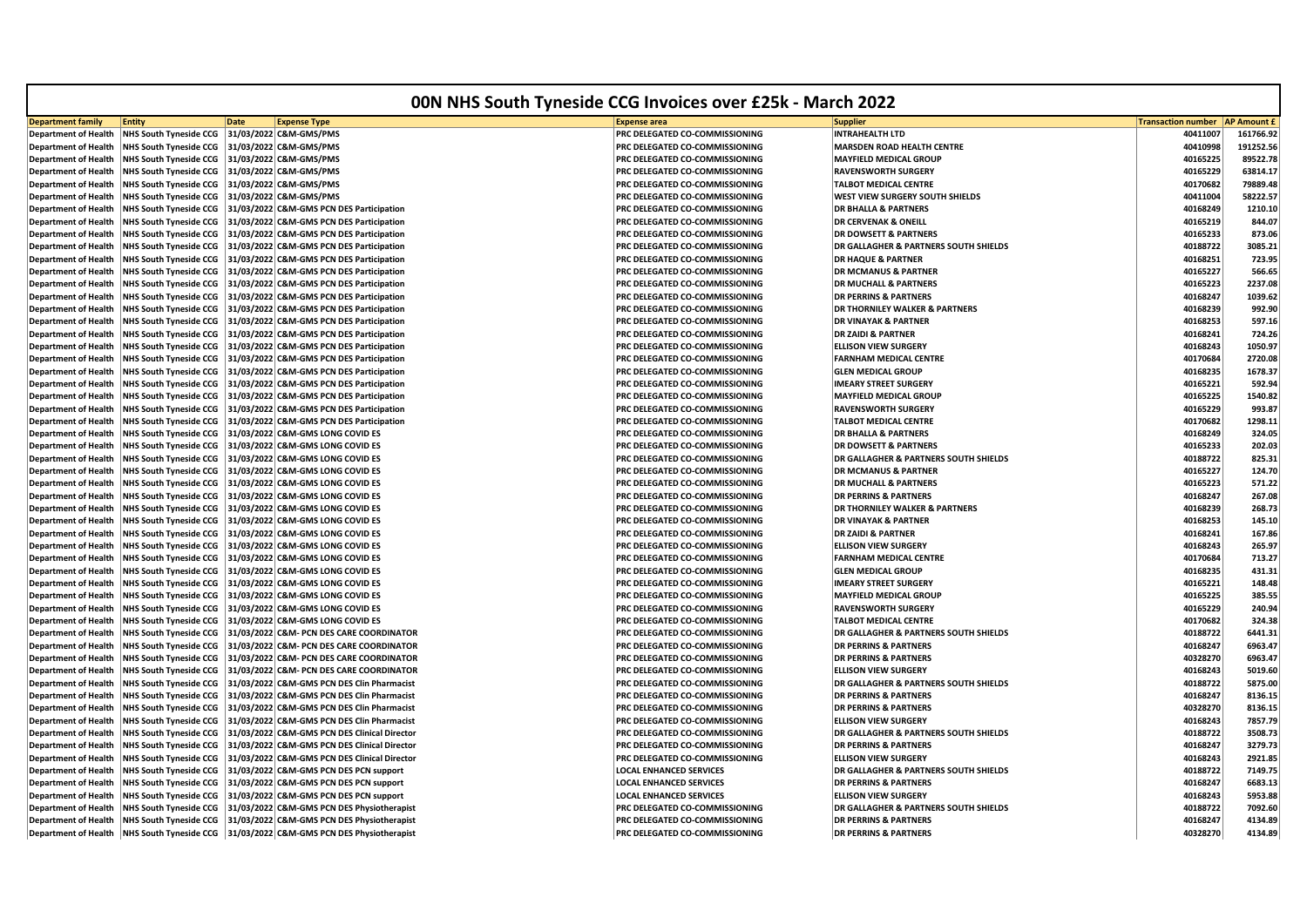| <b>00N NHS South Tyneside CCG Invoices over £25k - March 2022</b> |                               |                                                                                                         |                                                       |                                                                  |                           |                    |  |
|-------------------------------------------------------------------|-------------------------------|---------------------------------------------------------------------------------------------------------|-------------------------------------------------------|------------------------------------------------------------------|---------------------------|--------------------|--|
| <b>Department family</b>                                          | <b>Entity</b>                 | <b>Date</b><br><b>Expense Type</b>                                                                      | <b>Expense area</b>                                   | <b>Supplier</b>                                                  | <b>Transaction number</b> | <b>AP Amount £</b> |  |
| <b>Department of Health</b>                                       | <b>NHS South Tyneside CCG</b> | 31/03/2022 C&M-GMS PCN DES Physiotherapist                                                              | PRC DELEGATED CO-COMMISSIONING                        | <b>ELLISON VIEW SURGERY</b>                                      | 40168243                  | 3972.82            |  |
| <b>Department of Health</b>                                       | <b>NHS South Tyneside CCG</b> | 31/03/2022 C&M-GMS PCN DES Soc Prescribing                                                              | PRC DELEGATED CO-COMMISSIONING                        | DR GALLAGHER & PARTNERS SOUTH SHIELDS                            | 40188722                  | 7078.71            |  |
| <b>Department of Health</b>                                       | <b>NHS South Tyneside CCG</b> | 31/03/2022 C&M-GMS PCN DES Soc Prescribing                                                              | <b>PRC DELEGATED CO-COMMISSIONING</b>                 | <b>DR PERRINS &amp; PARTNERS</b>                                 | 40168247                  | 7356.61            |  |
| <b>Department of Health</b>                                       | <b>NHS South Tyneside CCG</b> | 31/03/2022 C&M-GMS PCN DES Soc Prescribing                                                              | <b>PRC DELEGATED CO-COMMISSIONING</b>                 | <b>DR PERRINS &amp; PARTNERS</b>                                 | 40328270                  | 9500.48            |  |
| <b>Department of Health</b>                                       | <b>NHS South Tyneside CCG</b> | 31/03/2022 C&M-GMS PCN DES Soc Prescribing                                                              | <b>PRC DELEGATED CO-COMMISSIONING</b>                 | <b>ELLISON VIEW SURGERY</b>                                      | 40168243                  | 9222.60            |  |
| <b>Department of Health</b>                                       | <b>NHS South Tyneside CCG</b> | 31/03/2022 C&M-PCN DES CYP Mental Health Practitioner                                                   | PRC DELEGATED CO-COMMISSIONING                        | DR GALLAGHER & PARTNERS SOUTH SHIELDS                            | 40188722                  | 4052.36            |  |
| <b>Department of Health</b>                                       | <b>NHS South Tyneside CCG</b> | 31/03/2022 C&M-PCN DES CYP Mental Health Practitioner                                                   | <b>PRC DELEGATED CO-COMMISSIONING</b>                 | <b>DR PERRINS &amp; PARTNERS</b>                                 | 40168247                  | 4052.40            |  |
| <b>Department of Health</b>                                       | <b>NHS South Tyneside CCG</b> | 31/03/2022 C&M-PCN DES CYP Mental Health Practitioner                                                   | PRC DELEGATED CO-COMMISSIONING                        | <b>DR PERRINS &amp; PARTNERS</b>                                 | 40328270                  | 4052.40            |  |
| <b>Department of Health</b>                                       | NHS South Tyneside CCG        | 31/03/2022 C&M-PCN DES CYP Mental Health Practitioner                                                   | <b>PRC DELEGATED CO-COMMISSIONING</b>                 | <b>ELLISON VIEW SURGERY</b>                                      | 40168243                  | 4330.93            |  |
| <b>Department of Health</b>                                       | <b>NHS South Tyneside CCG</b> | 31/03/2022 C&M-PCN DES PHARMACY TECHNICIANS                                                             | PRC DELEGATED CO-COMMISSIONING                        | <b>DR GALLAGHER &amp; PARTNERS SOUTH SHIELDS</b>                 | 40188722                  | 1306.50            |  |
| <b>Department of Health</b>                                       | <b>NHS South Tyneside CCG</b> | 31/03/2022 C&M-PCN DES PHARMACY TECHNICIANS                                                             | <b>PRC DELEGATED CO-COMMISSIONING</b>                 | <b>DR PERRINS &amp; PARTNERS</b>                                 | 40168247                  | 2639.00            |  |
| <b>Department of Health</b>                                       | <b>NHS South Tyneside CCG</b> | 31/03/2022 C&M-PCN DES PHARMACY TECHNICIANS                                                             | PRC DELEGATED CO-COMMISSIONING                        | <b>DR PERRINS &amp; PARTNERS</b>                                 | 40328270                  | 2649.00            |  |
| <b>Department of Health</b>                                       | <b>NHS South Tyneside CCG</b> | 31/03/2022 C&M-PCN DES PHARMACY TECHNICIANS                                                             | PRC DELEGATED CO-COMMISSIONING                        | <b>ELLISON VIEW SURGERY</b>                                      | 40168243                  | 1306.50            |  |
| <b>Department of Health</b>                                       | <b>NHS South Tyneside CCG</b> | 31/03/2022 C&M-PCN DES PODIATRIST                                                                       | PRC DELEGATED CO-COMMISSIONING                        | <b>DR GALLAGHER &amp; PARTNERS SOUTH SHIELDS</b>                 | 40188722                  | 1584.37            |  |
| <b>Department of Health</b>                                       | <b>NHS South Tyneside CCG</b> | 31/03/2022 C&M-PCN DES PODIATRIST                                                                       | PRC DELEGATED CO-COMMISSIONING                        | <b>DR PERRINS &amp; PARTNERS</b>                                 | 40168247                  | 1484.42            |  |
| <b>Department of Health</b>                                       | <b>NHS South Tyneside CCG</b> | 31/03/2022 C&M-PCN DES PODIATRIST                                                                       | PRC DELEGATED CO-COMMISSIONING                        | <b>DR PERRINS &amp; PARTNERS</b>                                 | 40328270                  | 1556.60            |  |
| <b>Department of Health</b>                                       |                               | NHS South Tyneside CCG 31/03/2022 C&M-PCN DES PODIATRIST                                                | PRC DELEGATED CO-COMMISSIONING                        | <b>ELLISON VIEW SURGERY</b>                                      | 40168243                  | 1319.84            |  |
| <b>Department of Health</b>                                       | <b>NHS South Tyneside CCG</b> | 31/03/2022 C&M-PCN DES Support Payment                                                                  | PRC DELEGATED CO-COMMISSIONING                        | <b>DR GALLAGHER &amp; PARTNERS SOUTH SHIELDS</b>                 | 40188722                  | 15691.14           |  |
| <b>Department of Health</b>                                       | <b>NHS South Tyneside CCG</b> | 31/03/2022 C&M-PCN DES Support Payment                                                                  | PRC DELEGATED CO-COMMISSIONING                        | <b>DR PERRINS &amp; PARTNERS</b>                                 | 40168247                  | 14776.29           |  |
| <b>Department of Health</b>                                       | <b>NHS South Tyneside CCG</b> | 31/03/2022 C&M-PCN DES Support Payment                                                                  | <b>PRC DELEGATED CO-COMMISSIONING</b>                 | <b>ELLISON VIEW SURGERY</b>                                      | 40168243                  | 14044.04           |  |
| <b>Department of Health</b>                                       | <b>NHS South Tyneside CCG</b> | 31/03/2022 C&M-PCN-GMS DES Leadership Payment                                                           | PRC DELEGATED CO-COMMISSIONING                        | <b>DR GALLAGHER &amp; PARTNERS SOUTH SHIELDS</b>                 | 40188722                  | 7035.17            |  |
| <b>Department of Health</b>                                       | <b>NHS South Tyneside CCG</b> | 31/03/2022 C&M-PCN-GMS DES Leadership Payment                                                           | PRC DELEGATED CO-COMMISSIONING                        | <b>DR PERRINS &amp; PARTNERS</b>                                 | 40168247                  | 6855.17            |  |
| <b>Department of Health</b>                                       | <b>NHS South Tyneside CCG</b> | 31/03/2022 C&M-PCN-GMS DES Leadership Payment                                                           | PRC DELEGATED CO-COMMISSIONING                        | <b>ELLISON VIEW SURGERY</b>                                      | 40168243                  | 6141.17            |  |
| <b>Department of Health</b>                                       | <b>NHS South Tyneside CCG</b> | 31/03/2022 C&M-PMS LONG COVID ES                                                                        | <b>PRC DELEGATED CO-COMMISSIONING</b>                 | DR SIMPSON & PARTNERS BOLDON COLLIERY                            | 40168245                  | 328.42             |  |
| <b>Department of Health</b>                                       | <b>NHS South Tyneside CCG</b> | 31/03/2022 C&M-PMS PCN DES Participation                                                                | <b>PRC DELEGATED CO-COMMISSIONING</b>                 | <b>DR SIMPSON &amp; PARTNERS BOLDON COLLIERY</b>                 | 40168245                  | 1214.17            |  |
| <b>Department of Health</b>                                       | <b>NHS South Tyneside CCG</b> | 31/03/2022 C&M-PCN DES HEALTH AND WELLBEING COACH                                                       | PRC DELEGATED CO-COMMISSIONING                        | <b>DR GALLAGHER &amp; PARTNERS SOUTH SHIELDS</b>                 | 40188722                  | 3434.46            |  |
| <b>Department of Health</b>                                       | <b>NHS South Tyneside CCG</b> | 31/03/2022 C&M-PCN DES HEALTH AND WELLBEING COACH                                                       | PRC DELEGATED CO-COMMISSIONING                        | <b>DR PERRINS &amp; PARTNERS</b>                                 | 40168247                  | 2224.85            |  |
| <b>Department of Health</b>                                       | <b>NHS South Tyneside CCG</b> | 31/03/2022 C&M-PCN DES HEALTH AND WELLBEING COACH                                                       | <b>PRC DELEGATED CO-COMMISSIONING</b>                 | <b>DR PERRINS &amp; PARTNERS</b>                                 | 40328270                  | 1943.87            |  |
| <b>Department of Health</b>                                       | <b>NHS South Tyneside CCG</b> | 31/03/2022 Services From Local Authorities                                                              | <b>CONTINUING HEALTHCARE ASSESSMENT &amp; SUPPORT</b> | <b>SOUTH TYNESIDE COUNCIL</b>                                    | 40171388                  | 35833.33           |  |
| <b>Department of Health</b>                                       | <b>NHS South Tyneside CCG</b> | 31/03/2022 Services From Local Authorities                                                              | <b>CONTINUING HEALTHCARE ASSESSMENT &amp; SUPPORT</b> | <b>SOUTH TYNESIDE COUNCIL</b>                                    | 40171393                  | 25000.00           |  |
| <b>Department of Health</b>                                       | <b>NHS South Tyneside CCG</b> | 31/03/2022 Cont Care- Adult 100% Fully Funded                                                           | CHC ADULT FULLY FUNDED                                | <b>SOUTH TYNESIDE COUNCIL</b>                                    | 40171389                  | 1510000.00         |  |
| <b>Department of Health</b>                                       | NHS South Tyneside CCG        | 31/03/2022 Soc Care-Other Soc Care                                                                      | <b>COMMUNITY SERVICES</b>                             | <b>SOUTH TYNESIDE COUNCIL</b>                                    | 40171390                  | 383583.33          |  |
| <b>Department of Health</b>                                       | <b>NHS South Tyneside CCG</b> | 31/03/2022 Cont Care- Children                                                                          | <b>CHC CHILDREN</b>                                   | <b>SOUTH TYNESIDE COUNCIL</b>                                    | 40171392                  | 225000.00          |  |
| <b>Department of Health</b>                                       | <b>NHS South Tyneside CCG</b> | 31/03/2022 C&M-PCN DES Trainee Nursing Associate                                                        | PRC DELEGATED CO-COMMISSIONING                        | <b>DR GALLAGHER &amp; PARTNERS SOUTH SHIELDS</b>                 | 40188722                  | 4343.16            |  |
| <b>Department of Health</b>                                       | <b>NHS South Tyneside CCG</b> | 31/03/2022 C&M-APMS LONG COVID ES                                                                       | PRC DELEGATED CO-COMMISSIONING                        | DR AT ST GEORGE MEDICAL PRACTICE                                 | 40188723                  | 274.91             |  |
| <b>Department of Health</b>                                       | <b>NHS South Tyneside CCG</b> | 31/03/2022 C&M-APMS PCN DES Participation                                                               | PRC DELEGATED CO-COMMISSIONING                        | <b>DR AT ST GEORGE MEDICAL PRACTICE</b>                          | 40188723                  | 1061.33            |  |
| <b>Department of Health</b>                                       | <b>NHS South Tyneside CCG</b> | 31/03/2022 Income tax <1Yr                                                                              | <b>BALANCE SHEET</b>                                  | <b>HMRC</b>                                                      | 40208034                  | 24275.69           |  |
| <b>Department of Health</b>                                       | <b>NHS South Tyneside CCG</b> | 31/03/2022 Income tax <1Yr-Student Loans                                                                | <b>BALANCE SHEET</b>                                  | <b>HMRC</b>                                                      | 40208034                  | 54.00              |  |
| <b>Department of Health</b>                                       | <b>NHS South Tyneside CCG</b> | 31/03/2022 National Insurance < 1 yr-NI- ERS                                                            | <b>BALANCE SHEET</b>                                  | <b>HMRC</b>                                                      | 40208034                  | 14042.24           |  |
| <b>Department of Health</b>                                       | <b>NHS South Tyneside CCG</b> | 31/03/2022 National Insurance < 1 yr-NI-EES                                                             | <b>BALANCE SHEET</b>                                  | <b>HMRC</b>                                                      | 40208034                  | 9745.42            |  |
| <b>Department of Health</b>                                       | <b>NHS South Tyneside CCG</b> | 31/03/2022 Post Graduate Loan Payable                                                                   | <b>BALANCE SHEET</b>                                  | <b>HMRC</b>                                                      | 40208034                  | 79.00              |  |
| <b>Department of Health</b>                                       | <b>NHS South Tyneside CCG</b> | 31/03/2022 Hcare Srv Rec Fdtn Trust-Contract Baseline                                                   | <b>ACUTE COMMISSIONING</b>                            | <b>COUNTY DURHAM &amp; DARLINGTON NHS FOUNDATION TRUST</b>       | 40208407                  | 108523.69          |  |
| <b>Department of Health</b>                                       | <b>NHS South Tyneside CCG</b> | 31/03/2022 Hcare Srv Rec Fdtn Trust-Contract Baseline                                                   | <b>ACUTE COMMISSIONING</b>                            | <b>COUNTY DURHAM &amp; DARLINGTON NHS FOUNDATION TRUST</b>       | 40208491                  | 40293.00           |  |
| <b>Department of Health</b>                                       | <b>NHS South Tyneside CCG</b> | 31/03/2022 Hcare Srv Rec Fdtn Trust-Contract Baseline                                                   | <b>ACUTE COMMISSIONING</b>                            | GATESHEAD HEALTH NHS FOUNDATION TRUST                            | 40208442                  | 857395.56          |  |
| <b>Department of Health</b>                                       | <b>NHS South Tyneside CCG</b> | 31/03/2022 Hcare Srv Rec Fdtn Trust-Contract Baseline                                                   | <b>ACUTE COMMISSIONING</b>                            | NEWCASTLE UPON TYNE HOSPITALS NHS FOUNDATION TRUST               | 40208468                  | 1263357.51         |  |
| <b>Department of Health</b>                                       | <b>NHS South Tyneside CCG</b> | 31/03/2022 Hcare Srv Rec Fdtn Trust-Contract Baseline                                                   | <b>ACUTE COMMISSIONING</b>                            | NORTHUMBRIA HEALTHCARE NHS FOUNDATION TRUST                      | 40208459                  | 45177.71           |  |
| <b>Department of Health</b>                                       | <b>NHS South Tyneside CCG</b> | 31/03/2022 Hcare Srv Rec Fdtn Trust-Contract Baseline                                                   | <b>ACUTE COMMISSIONING</b>                            | <b>SOUTH TYNESIDE &amp; SUNDERLAND NHS FOUNDATION TRUST</b>      | 40208477                  | 157000.00          |  |
| <b>Department of Health</b>                                       | <b>NHS South Tyneside CCG</b> | 31/03/2022 Hcare Srv Rec Fdtn Trust-Contract Baseline                                                   | <b>ACUTE COMMISSIONING</b>                            | <b>SOUTH TYNESIDE &amp; SUNDERLAND NHS FOUNDATION TRUST</b>      | 40208479                  | 106925.00          |  |
| <b>Department of Health</b>                                       | <b>NHS South Tyneside CCG</b> | 31/03/2022 Hcare Srv Rec Fdtn Trust-Contract Baseline                                                   | <b>ACUTE COMMISSIONING</b>                            | <b>SOUTH TYNESIDE &amp; SUNDERLAND NHS FOUNDATION TRUST</b>      | 40208485                  | 52637.00           |  |
| <b>Department of Health</b>                                       | <b>NHS South Tyneside CCG</b> | 31/03/2022 Hcare Srv Rec Fdtn Trust-Contract Baseline                                                   | <b>ACUTE COMMISSIONING</b>                            | <b>SOUTH TYNESIDE &amp; SUNDERLAND NHS FOUNDATION TRUST</b>      | 40208500                  | 9760861.00         |  |
| <b>Department of Health</b>                                       | <b>NHS South Tyneside CCG</b> | 31/03/2022 Hcare Srv Rec Fdtn Trust-Contract Baseline                                                   | <b>AMBULANCE SERVICES</b>                             | NORTH EAST AMBULANCE SERVICE NHS FOUNDATION TRUST                | 40208447                  | 416554.19          |  |
| <b>Department of Health</b>                                       | <b>NHS South Tyneside CCG</b> | 31/03/2022 Hcare Srv Rec Fdtn Trust-Contract Baseline                                                   | <b>AMBULANCE SERVICES</b>                             | NORTH EAST AMBULANCE SERVICE NHS FOUNDATION TRUST                | 40208493                  | 121000.00          |  |
| <b>Department of Health</b>                                       | <b>NHS South Tyneside CCG</b> | 31/03/2022 Hcare Srv Rec Fdtn Trust-Contract Baseline                                                   | <b>COMMUNITY SERVICES</b>                             | SOUTH TYNESIDE & SUNDERLAND NHS FOUNDATION TRUST                 | 40208498                  | 590000.00          |  |
| <b>Department of Health</b>                                       | <b>NHS South Tyneside CCG</b> | 31/03/2022 Hcare Srv Rec Fdtn Trust-Contract Baseline                                                   | <b>COMMUNITY SERVICES</b>                             | <b>SOUTH TYNESIDE &amp; SUNDERLAND NHS FOUNDATION TRUST</b>      | 40208504                  | 1435983.00         |  |
| <b>Department of Health</b>                                       | <b>NHS South Tyneside CCG</b> | 31/03/2022 Hcare Srv Rec Fdtn Trust-Contract Baseline                                                   | <b>COMMUNITY SERVICES</b>                             | <b>SOUTH TYNESIDE &amp; SUNDERLAND NHS FOUNDATION TRUST</b>      | 40208522                  | 130000.00          |  |
| <b>Department of Health</b>                                       |                               | NHS South Tyneside CCG   31/03/2022 Hcare Srv Rec Fdtn Trust-Contract Baseline                          | <b>COMMUNITY SERVICES</b>                             | SOUTH TYNESIDE & SUNDERLAND NHS FOUNDATION TRUST                 | 40252709                  | 40000.00           |  |
|                                                                   |                               | Department of Health   NHS South Tyneside CCG   31/03/2022   Hcare Srv Rec Fdtn Trust-Contract Baseline | <b>MENTAL HEALTH CONTRACTS</b>                        | <b>CUMBRIA NORTHUMBERLAND TYNE AND WEAR NHS FOUNDATION TRUST</b> | 40208436                  | 2258606.95         |  |
|                                                                   |                               |                                                                                                         |                                                       |                                                                  |                           |                    |  |